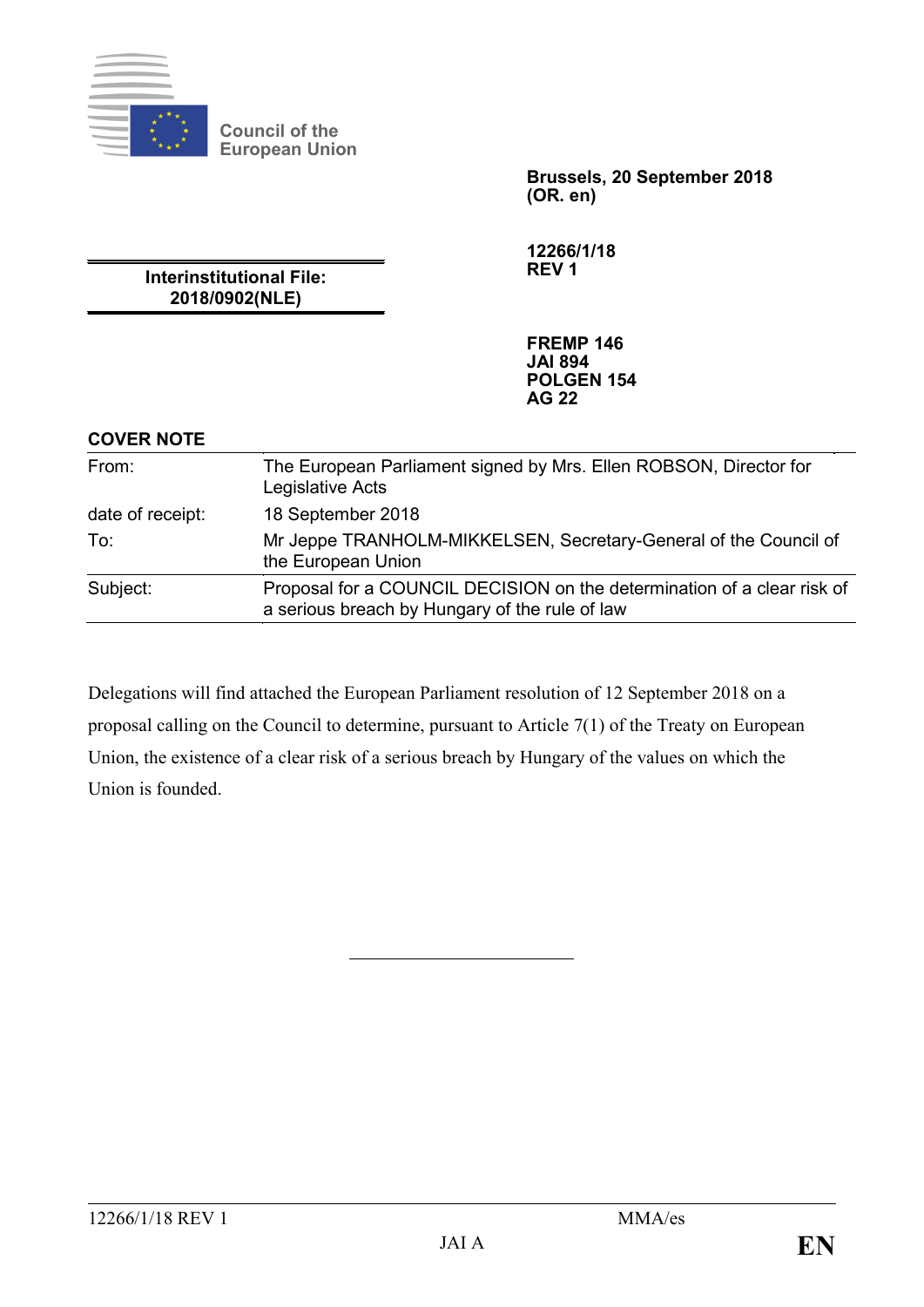# **European Parliament**



2014-2019

#### **TEXTS ADOPTED** *Provisional edition*

# **P8\_TA-PROV(2018)0340**

## **The situation in Hungary**

**European Parliament resolution of 12 September 2018 on a proposal calling on the Council to determine, pursuant to Article 7(1) of the Treaty on European Union, the existence of a clear risk of a serious breach by Hungary of the values on which the Union is founded (2017/2131(INL))** 

*The European Parliament*,

- having regard to the Treaty on European Union, and in particular Article 2 and Article 7(1) thereof,
- having regard to the Charter of Fundamental Rights of the European Union,
- having regard to the European Convention for the Protection of Human Rights and Fundamental Freedoms and the Protocols thereto,
- having regard to the Universal Declaration of Human Rights,
- having regard to the international human rights treaties of the United Nations and the Council of Europe, such as the European Social Charter and the Convention on preventing and combating violence against women and domestic violence (Istanbul Convention),
- having regard to its resolution of [1](#page-1-0)7 May 2017 on the situation in Hungary<sup>1</sup>,
- having regard to its resolutions of 16 December [2](#page-1-1)015<sup>2</sup> and 10 June 2015<sup>[3](#page-1-2)</sup> on the situation in Hungary,
- having regard to its resolution of 3 July 2013 on the situation of fundamental rights: standards and practices in Hungary (pursuant to the European Parliament resolution of 16 February  $2012)^4$  $2012)^4$ ,

<sup>&</sup>lt;u>.</u> 1 Texts adopted, P8\_TA(2017)0216.

<span id="page-1-1"></span><span id="page-1-0"></span> $\mathcal{L}$ OJ C 399, 24.11.2017, p. 127.

<span id="page-1-2"></span><sup>3</sup> OJ C 407, 4.11.2016, p. 46.

<span id="page-1-3"></span><sup>4</sup> OJ C 75, 26.2.2016, p. 52.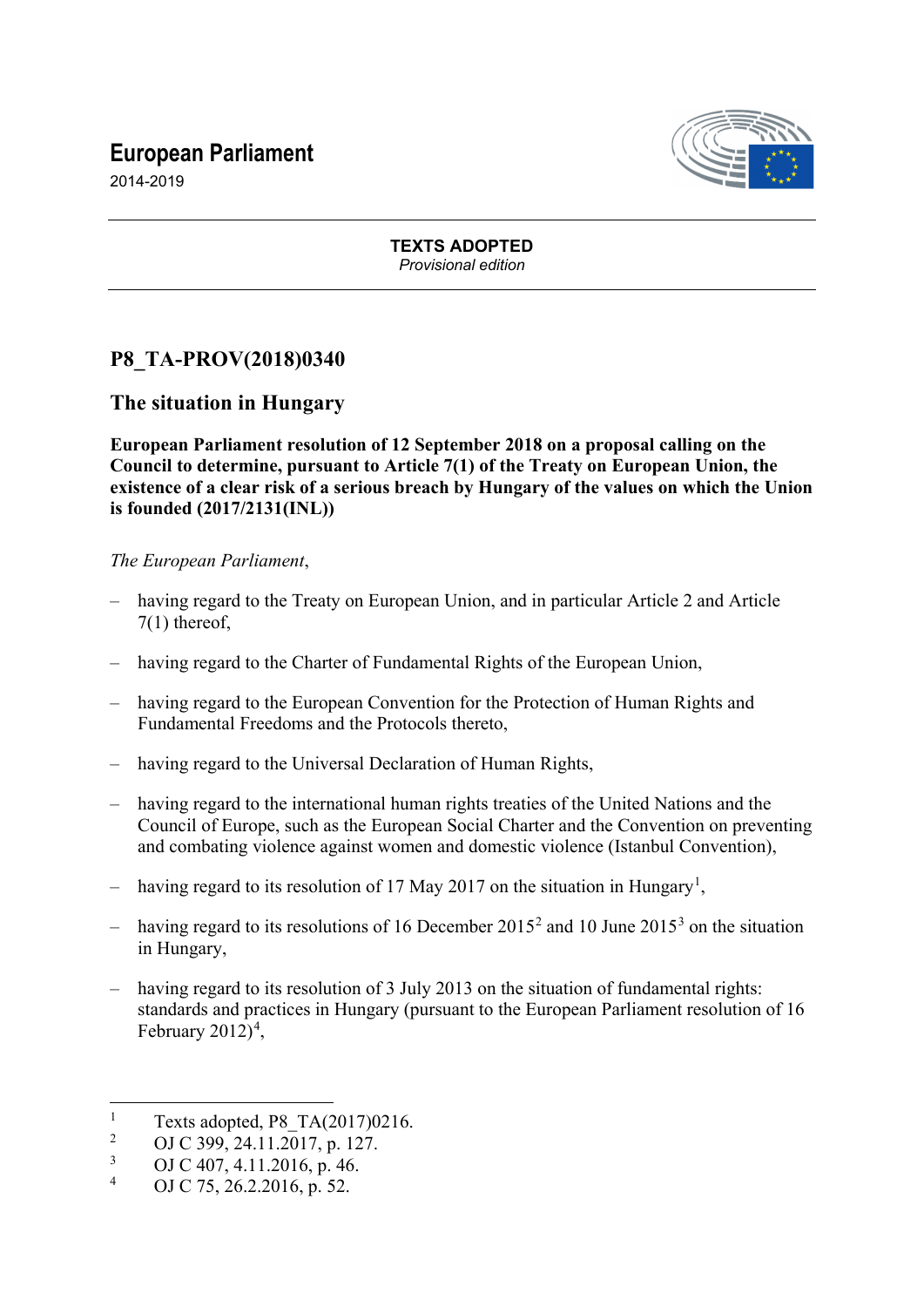- having regard to its resolutions of 16 February 2012 on the recent political developments in Hungary<sup>[1](#page-2-0)</sup> and of 10 March [2](#page-2-1)011 on media law in Hungary<sup>2</sup>,
- having regard to its resolution of 25 October 2016 with recommendations to the Commission on the establishment of an EU mechanism on democracy, the rule of law and fundamental rights $3$ ,
- having regard to its legislative resolution of 20 April 2004 on the Commission communication on Article 7 of the Treaty on European Union: Respect for and promotion of the values on which the Union is based<sup>[4](#page-2-3)</sup>,
- having regard to Communication of 15 October 2003 from the Commission to the Council and the European Parliament on Article 7 of the Treaty on European Union - Respect for and promotion of the values on which the Union is based<sup>[5](#page-2-4)</sup>,
- having regard to the annual reports of the European Union Agency for Fundamental Rights (FRA) and European Anti-Fraud Office (OLAF),
- having regard to Rules 45, 52 and 83 of its Rules of Procedure,
- having regard to the report of the Committee on Civil Liberties, Justice and Home Affairs and the opinions of the Committee on Budgetary Control, the Committee on Culture and Education, the Committee on Constitutional Affairs and the Committee on Women's Rights and Gender Equality (A8-0250/2018),
- A. whereas the Union is founded on the values of respect for human dignity, freedom, democracy, equality, the rule of law and respect for human rights, including the rights of persons belonging to minorities, as set out in Article 2 of the Treaty on European Union (TEU) and as reflected in the Charter of Fundamental Rights of the European Union and embedded in international human rights treaties, and whereas those values, which are common to the Member States and to which all Member States have freely subscribed, constitute the foundation of the rights enjoyed by those living in the Union;
- B. whereas any clear risk of a serious breach by a Member State of the values referred to in Article 2 TEU does not concern solely the individual Member State where the risk materialises but has an impact on the other Member States, on mutual trust between them and on the very nature of the Union and its citizens' fundamental rights under Union law;
- C. whereas, as indicated in the 2003 Commission Communication on Article 7 of the Treaty on European Union, the scope of Article 7 TEU is not confined to the obligations under the Treaties, as in Article 258 of the Treaty on the Functioning of the European Union, and whereas the Union can assess the existence of a clear risk of a serious breach of the common values in areas falling under Member States' competences;
- D. whereas Article 7(1) TEU constitutes a preventive phase endowing the Union with the capacity to intervene in the event of a clear risk of a serious breach of the common values;

<span id="page-2-0"></span> $\frac{1}{2}$  OJ C 249 E, 30.8.2013, p. 27.

<span id="page-2-1"></span><sup>&</sup>lt;sup>2</sup> OJ C 199 E, 7.7.2012, p. 154.

<span id="page-2-2"></span> $\frac{3}{4}$  OJ C 215, 19.6.2018, p. 162.

<span id="page-2-3"></span> $^{4}$  OJ C 104 E, 30.4.2004, p. 408.

<span id="page-2-4"></span>COM(2003)0606.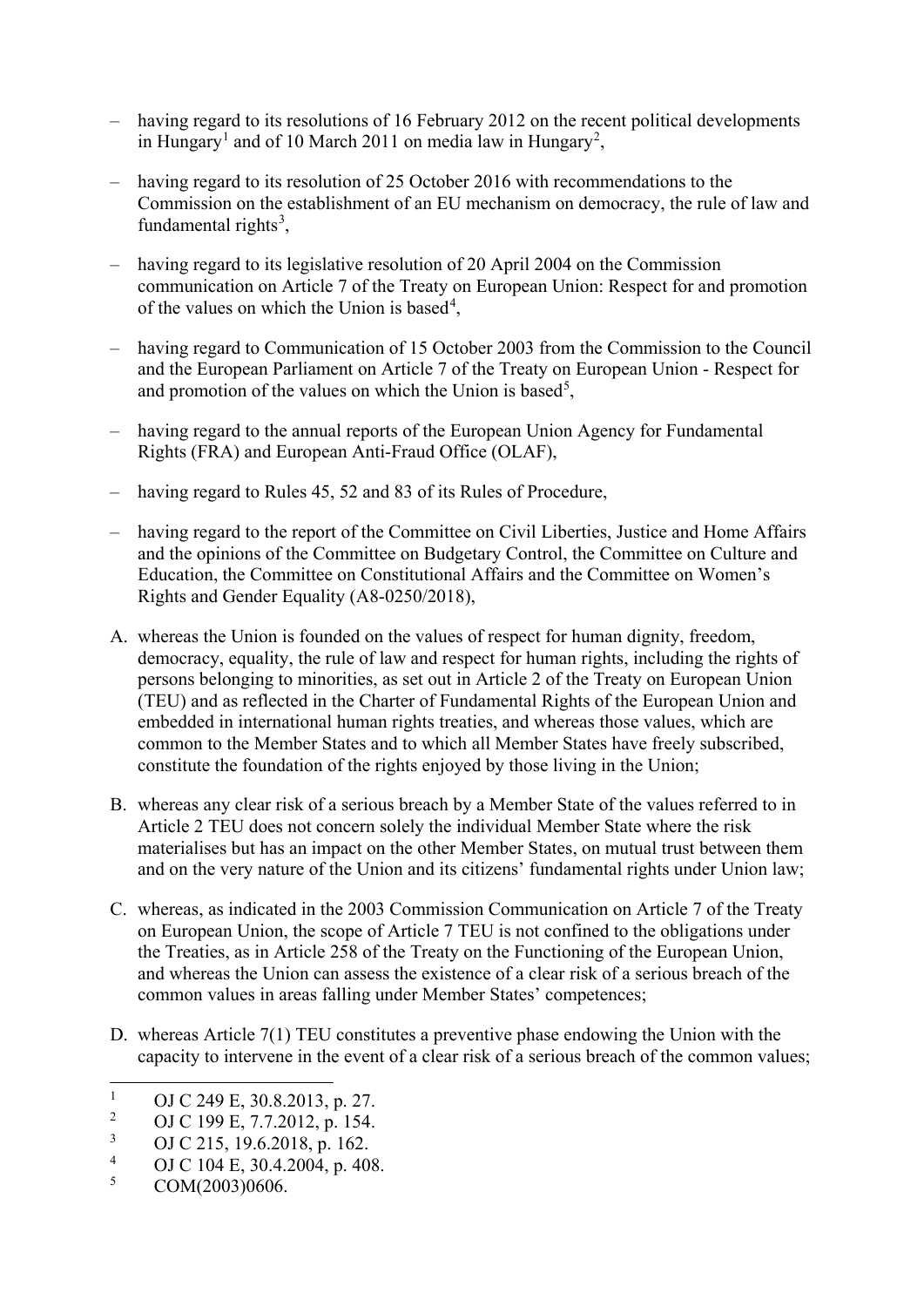whereas such preventive action provides for a dialogue with the Member State concerned and is intended to avoid possible sanctions;

- E. whereas, while the Hungarian authorities have consistently been ready to discuss the legality of any specific measure, the situation has not been addressed and many concerns remain, having a negative impact on the image of the Union, as well as its effectiveness and credibility in the defence of fundamental rights, human rights and democracy globally, and revealing the need to address them by a concerted action of the Union;
- 1. States that the concerns of Parliament relate to the following issues:
	- the functioning of the constitutional and electoral system;
	- the independence of the judiciary and of other institutions and the rights of judges;
	- corruption and conflicts of interest;
	- privacy and data protection;
	- freedom of expression;
	- academic freedom;
	- freedom of religion;
	- freedom of association;
	- the right to equal treatment;
	- the rights of persons belonging to minorities, including Roma and Jews, and protection against hateful statements against such minorities;
	- the fundamental rights of migrants, asylum seekers and refugees;
	- economic and social rights.
- 2. Believes that the facts and trends mentioned in the Annex to this resolution taken together represent a systemic threat to the values of Article 2 TEU and constitute a clear risk of a serious breach thereof;
- 3. Notes the outcome of the parliamentary elections in Hungary, which took place on 8 April 2018; highlights the fact that any Hungarian government is responsible for the elimination of the risk of a serious breach of the values of Article 2 TEU, even if this risk is a lasting consequence of the policy decisions suggested or approved by previous governments;
- 4 Submits, therefore, in accordance with Article 7(1) TEU, the annexed reasoned proposal to the Council, inviting the Council to determine whether there is a clear risk of a serious breach by Hungary of the values referred to in Article 2 TEU and to address appropriate recommendations to Hungary in this regard;
- 5. Instructs its President to forward this resolution and the reasoned proposal for a Council decision annexed hereto to the Council, the Commission and the governments and parliaments of the Member States.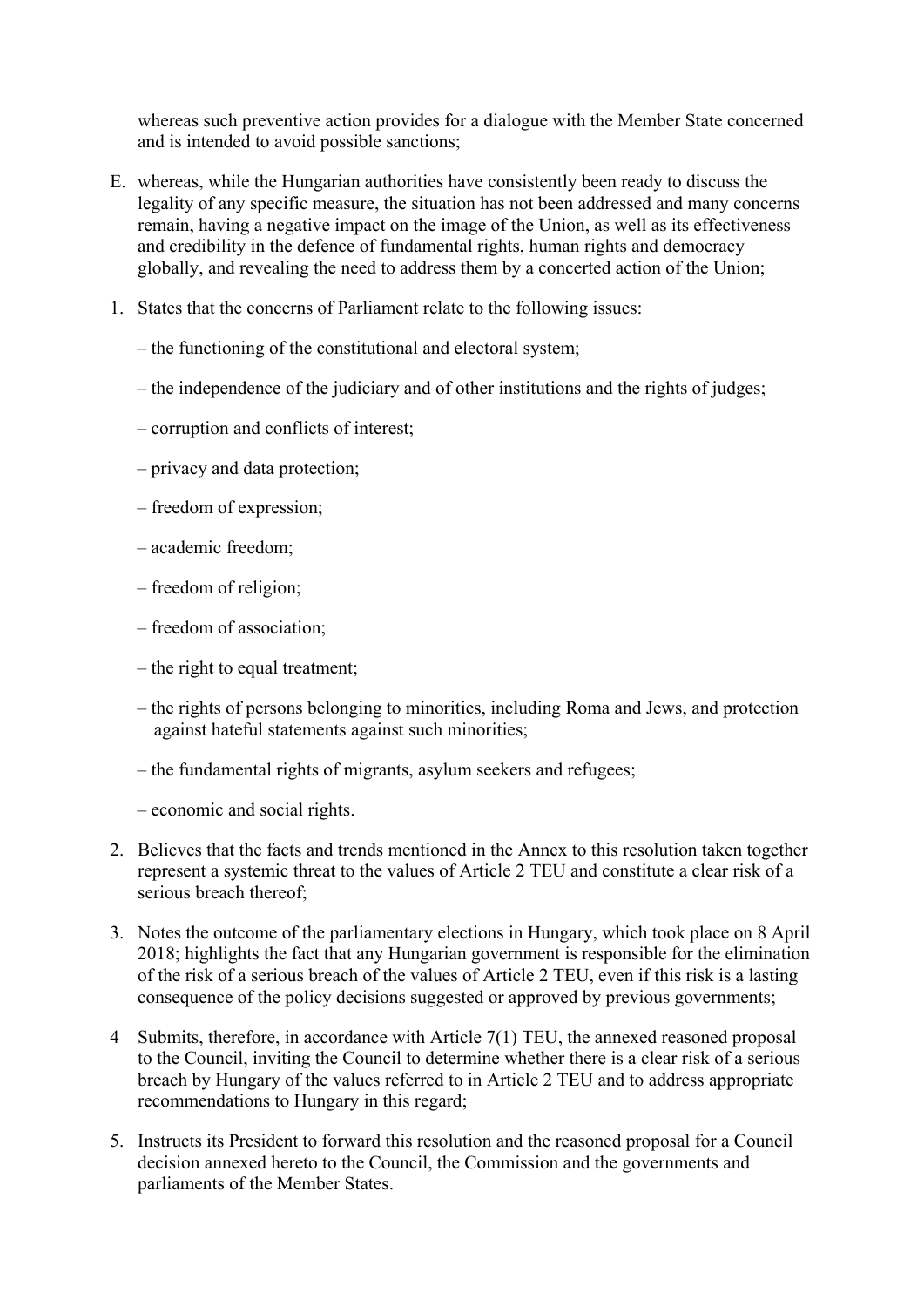## **ANNEX TO THE RESOLUTION**

#### **Proposal for a Council decision determining, pursuant to Article 7(1) of the Treaty on European Union, the existence of a clear risk of a serious breach by Hungary of the values on which the Union is founded**

#### THE COUNCIL OF THE EUROPEAN UNION,

Having regard to the Treaty on European Union, and in particular Article 7(1) thereof, Having regard to the reasoned proposal from the European Parliament, Having regard to the consent of the European Parliament,

#### Whereas:

- (1) The Union is founded on the values referred to in Article 2 of the Treaty on European Union (TEU), which are common to the Member States and which include respect for democracy, the rule of law and human rights. In accordance with Article 49 TEU, accession to the Union requires respect for and the promotion of the values referred to in Article 2 TEU.
- (2) The accession of Hungary was a voluntary act based on a sovereign decision, with a broad consensus across the Hungarian political spectrum.
- (3) In its reasoned proposal, the European Parliament presented its concerns related to the situation in Hungary. In particular, the main concerns related to the functioning of the constitutional and electoral system, the independence of the judiciary and of other institutions, the rights of judges, corruption and conflicts of interest, privacy and data protection, freedom of expression, academic freedom, freedom of religion, freedom of association, the right to equal treatment, the rights of persons belonging to minorities, including Roma and Jews, and protection against hateful statements against such minorities, the fundamental rights of migrants, asylum seekers and refugees, and economic and social rights.
- (4) The European Parliament also noted that the Hungarian authorities have consistently been ready to discuss the legality of any specific measure but failed to take all the actions recommended in its previous resolutions.
- (5) In its resolution of 17 May 2017 on the situation in Hungary, the European Parliament stated that the current situation in Hungary represents a clear risk of a serious breach of the values referred to in Article 2 TEU and warrants the launch of the Article 7(1) TEU procedure.
- (6) In its 2003 Communication on Article 7 of the Treaty on European Union, the Commission enumerated many sources of information to be considered when monitoring respect for and promotion of common values, such as the reports of international organisations, NGO reports and the decisions of regional and international courts. A wide range of actors at national, European and international level, have expressed their deep concerns about the situation of democracy, the rule of law and fundamental rights in Hungary, including the institutions and bodies of the Union, the Council of Europe, the Organisation for Security and Co-operation in Europe (OSCE),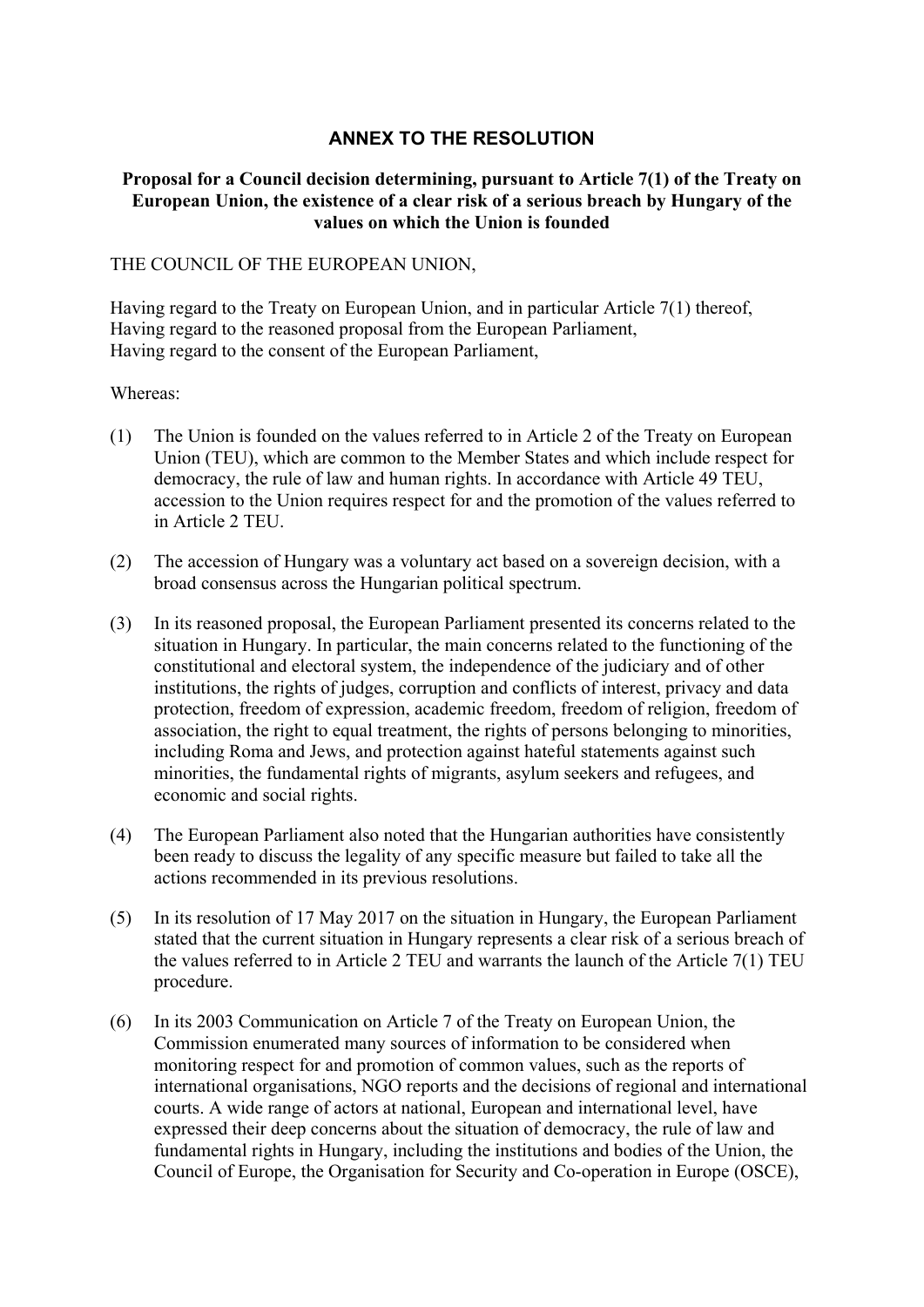the United Nations (UN), as well as numerous civil society organisations, but these are to be considered legally non-binding opinions, since only the Court of Justice of the European Union may interpret the provisions of the Treaties.

#### *Functioning of the constitutional and electoral system*

- (7) The Venice Commission expressed its concerns regarding the constitution-making process in Hungary on several occasions, both as regards the Fundamental Law and amendments thereto. It welcomed the fact that the Fundamental Law establishes a constitutional order based on democracy, the rule of law and the protection of fundamental rights as underlying principles and acknowledged the efforts to establish a constitutional order in line with common European democratic values and standards and to regulate fundamental rights and freedoms in compliance with binding international instruments. The criticism focused on the lack of transparency of the process, the inadequate involvement of civil society, the absence of sincere consultation, the endangerment of the separation of powers and the weakening of the national system of checks and balances.
- (8) The competences of the Hungarian Constitutional Court were limited as a result of the constitutional reform, including with regard to budgetary matters, the abolition of the actio popularis, the possibility for the Court to refer to its case law prior to 1 January 2012 and the limitation on the Court's ability to review the constitutionality of any changes to the Fundamental Law apart from those of a procedural nature only. The Venice Commission expressed serious concerns about those limitations and about the procedure for the appointment of judges, and made recommendations to the Hungarian authorities to ensure the necessary checks and balances in its Opinion on Act CLI of 2011 on the Constitutional Court of Hungary adopted on 19 June 2012 and in its Opinion on the Fourth Amendment to the Fundamental Law of Hungary adopted on 17 June 2013. In its opinions, the Venice Commission also identified a number of positive elements of the reforms, such as the provisions on budgetary guarantees, ruling out the re-election of judges and the attribution of the right to initiate proceedings for *ex post* review to the Commissioner for Fundamental Rights.
- (9) In the concluding observations of 5 April 2018, the UN Human Rights Committee expressed concerns that the current constitutional complaint procedure affords more limited access to the Constitutional Court, does not provide for a time limit for the exercise of constitutional review and does not have a suspensive effect on challenged legislation. It also mentioned that the provisions of the new Constitutional Court Act weaken the security of tenure of judges and increase the influence of the government over the composition and operation of the Constitutional Court by changing the judicial appointments procedure, the number of judges in the Court and their retirement age. The Committee was also concerned about the limitation of the Constitutional Court's competence and powers to review legislation impinging on budgetary matters.
- (10) In its report, adopted on 27 June 2018, the limited election observation mission of the OSCE Office for Democratic Institutions and Human Rights stated that the technical administration of the elections was professional and transparent, fundamental rights and freedoms were respected overall, but exercised in an adverse climate. The election administration fulfilled its mandate in a professional and transparent manner, enjoyed overall confidence among stakeholders and was generally perceived as impartial. The campaign was animated but hostile and intimidating campaign rhetoric limited space for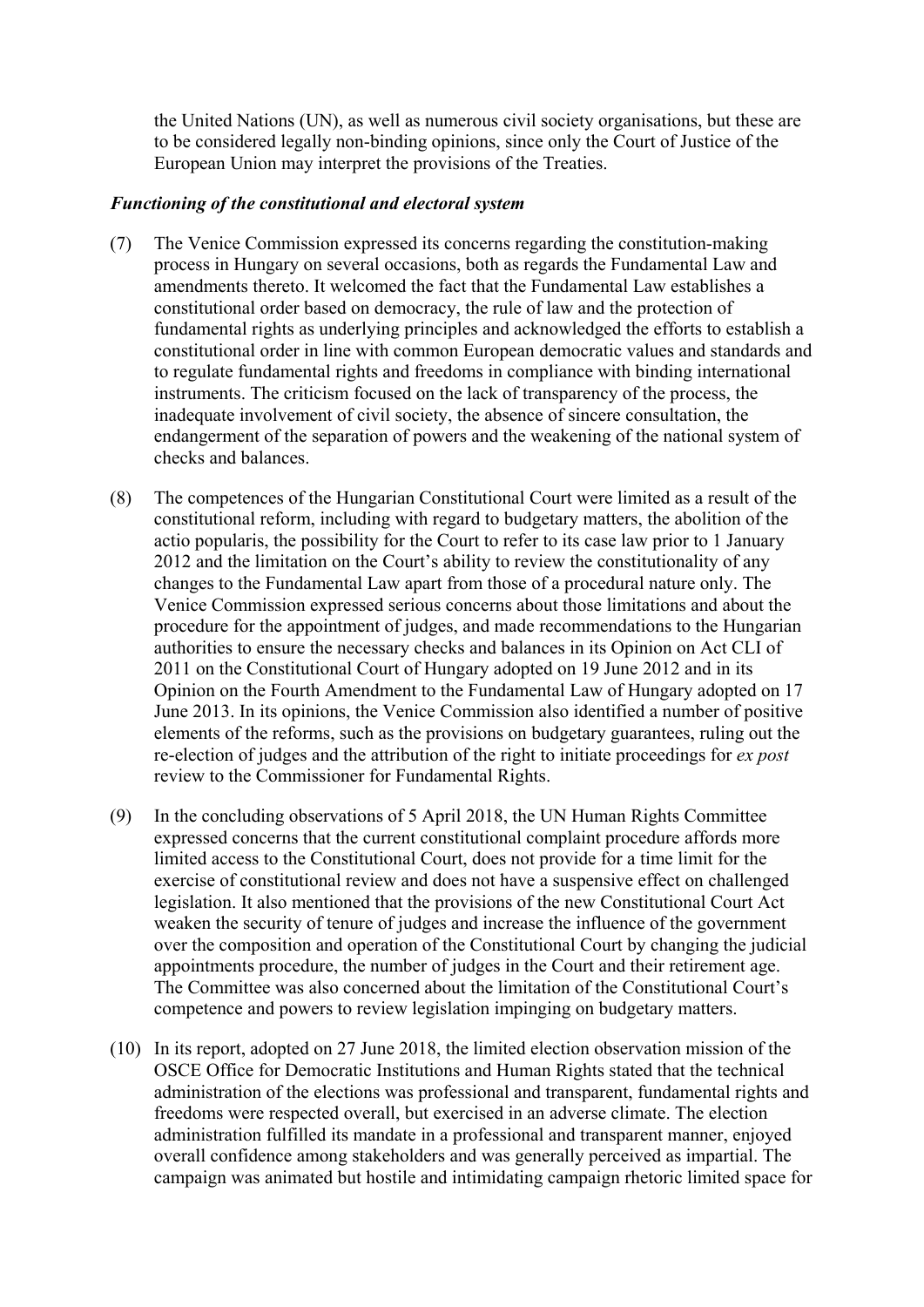substantive debate and diminished voters' ability to make an informed choice. Public campaign funding and expenditure ceilings aimed at securing equal opportunities for all candidates. However, the ability of contestants to compete on an equal basis was significantly compromised by the government's excessive spending on public information advertisements that amplified the ruling coalition's campaign message. With no reporting requirements until after the elections, voters were effectively deprived of information on campaign financing, key to making an informed choice. It also expressed concerns about the delineation of single-member constituencies. Similar concerns were expressed in the Joint Opinion of 18 June 2012 on the Act on the Elections of Members of Parliament of Hungary adopted by the Venice Commission and the Council for Democratic Elections, *in which* it was mentioned that the delimitation of constituencies has to be done in a transparent and professional manner through an impartial and non-partisan process, i.e. avoiding short-term political objectives (gerrymandering).

(11) In recent years the Hungarian Government has extensively used national consultations, expanding direct democracy at the national level. On 27 April 2017, the Commission pointed out that the national consultation "Let's stop Brussels" contained several claims and allegations which were factually incorrect or highly misleading. The Hungarian Government also conducted consultations entitled 'Migration and Terrorism' in May 2015 and against a so-called 'Soros Plan' in October 2017. Those consultations drew parallels between terrorism and migration, inducing hatred towards migrants, and targeted particularly the person of George Soros and the Union.

#### *Independence of the judiciary and of other institutions and the rights of judges*

- (12) As a result of the extensive changes to the legal framework enacted in 2011, the president of the newly created National Judicial Office (NJO) was entrusted with extensive powers. The Venice Commission criticised those extensive powers in its Opinion on Act CLXII of 2011 on the Legal Status and Remuneration of Judges and Act CLXI of 2011 on the Organisation and Administration of Courts of Hungary, adopted on 19 March 2012 and in its Opinion on the Cardinal Acts on the Judiciary, adopted on 15 October 2012. Similar concerns have been raised by the UN Special Rapporteur on the independence of judges and lawyers on 29 February 2012 and on 3 July 2013, as well as by the Group of States against Corruption (GRECO) in its report adopted on 27 March 2015. All those actors emphasised the need to enhance the role of the collective body, the National Judicial Council (NJC), as an oversight instance, because the president of the NJO, who is elected by the Hungarian Parliament, cannot be considered an organ of judicial self-government. Following international recommendations, the status of the president of the NJO was changed and the president's powers restricted in order to ensure a better balance between the president and the NJC.
- (13) Since 2012, Hungary has taken positive steps to transfer certain functions from the president of the NJO to the NJC in order to create a better balance between these two organs. However, further progress is still required. GRECO, in its report adopted on 27 March 2015, called for minimising the potential risks of discretionary decisions by the president of the NJO. The president of the NJO is, inter alia, able to transfer and assign judges, and has a role in judicial discipline. The president of the NJO also makes a recommendation to the President of Hungary to appoint and remove heads of courts, including presidents and vice-presidents of the Courts of Appeal. GRECO welcomed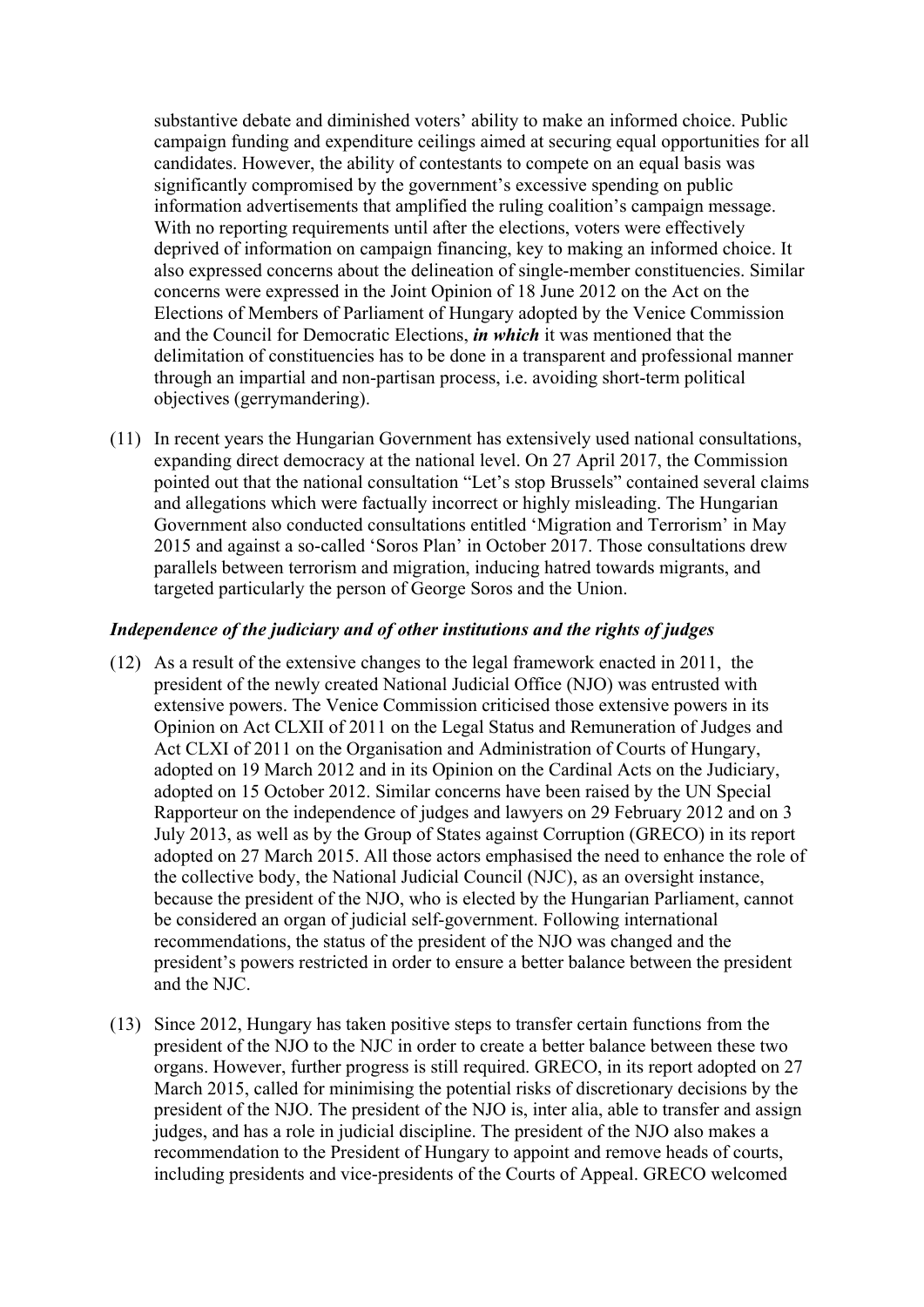the recently adopted Code of Ethics for Judges, but considered that it could be made more explicit and accompanied by in-service training. GRECO also acknowledged the amendments that were made to the rules on judicial recruitment and selection procedures between 2012 and 2014 in Hungary, through which the NJC received a stronger supervisory function in the selection process. On 2 May 2018, the NJC held a session where it unanimously adopted decisions concerning the practice of the president of the NJO with regard to declaring calls for applications to judicial positions and senior positions unsuccessful. The decisions found the president's practice unlawful.

- (14) On 29 May 2018, the Hungarian Government presented a draft Seventh Amendment to the Fundamental Law (T/332), which was adopted on 20 June 2018. It introduced a new system of administrative courts.
- (15) Following the judgment of the Court of Justice of the European Union (the "Court of Justice") of 6 November 2012 in Case C-286/12, *Commission v. Hungary*[1](#page-7-0) , which held that by adopting a national scheme requiring the compulsory retirement of judges, prosecutors and notaries when they reach the age of 62, Hungary failed to fulfil its obligations under Union law, the Hungarian Parliament adopted Act XX of 2013 which provided that the judicial retirement age is to be gradually reduced to 65 years of age over a ten year period and set out the criteria for reinstatement or compensation. According to the Act, there was a possibility for retired judges to return to their former posts at the same court under the same conditions as prior to the regulations on retirement, or if they were unwilling to return, they received a 12-month lump sum compensation for their lost remuneration and could file for further compensation before the court, but reinstatement to leading administrative positions was not guaranteed. Nevertheless, the Commission acknowledged the measures of Hungary to make its retirement law compatible with Union law. In its report of October 2015, the International Bar Association's Human Rights Institute stated that a majority of the removed judges did not return to their original positions, partly because their previous positions had already been occupied. It also mentioned that the independence and impartiality of the Hungarian judiciary cannot be guaranteed and the rule of law remains weakened.
- (16) In its judgment of 16 July 2015, *Gazsó v. Hungary*, the European Court of Human Rights (ECtHR) held that there had been a violation of the right to a fair trial and the right to an effective remedy. The ECtHR came to the conclusion that the violations originated in a practice which consisted in Hungary's recurrent failure to ensure that proceedings determining civil rights and obligations are completed within a reasonable time and to take measures enabling applicants to claim redress for excessively long civil proceedings at a domestic level. The execution of that judgment is still pending. A new Code of Civil Procedure, adopted in 2016, provides for the acceleration of civil proceedings by introducing a double-phase procedure. Hungary has informed the Committee of Ministers of the Council of Europe that the new law creating an effective remedy for prolonged procedures will be adopted by October 2018.
- (17) In its judgment of 23 June 2016, *Baka v. Hungary*, the ECtHR held that there had been a violation of the right of access to a court and the freedom of expression of András Baka, who had been elected as President of the Supreme Court for a six-year term in

<span id="page-7-0"></span><sup>&</sup>lt;sup>1</sup> Judgment of the Court of Justice of 6 November 2012, Commission v. Hungary, C-286/12, ECLI:EU:C:2012:687.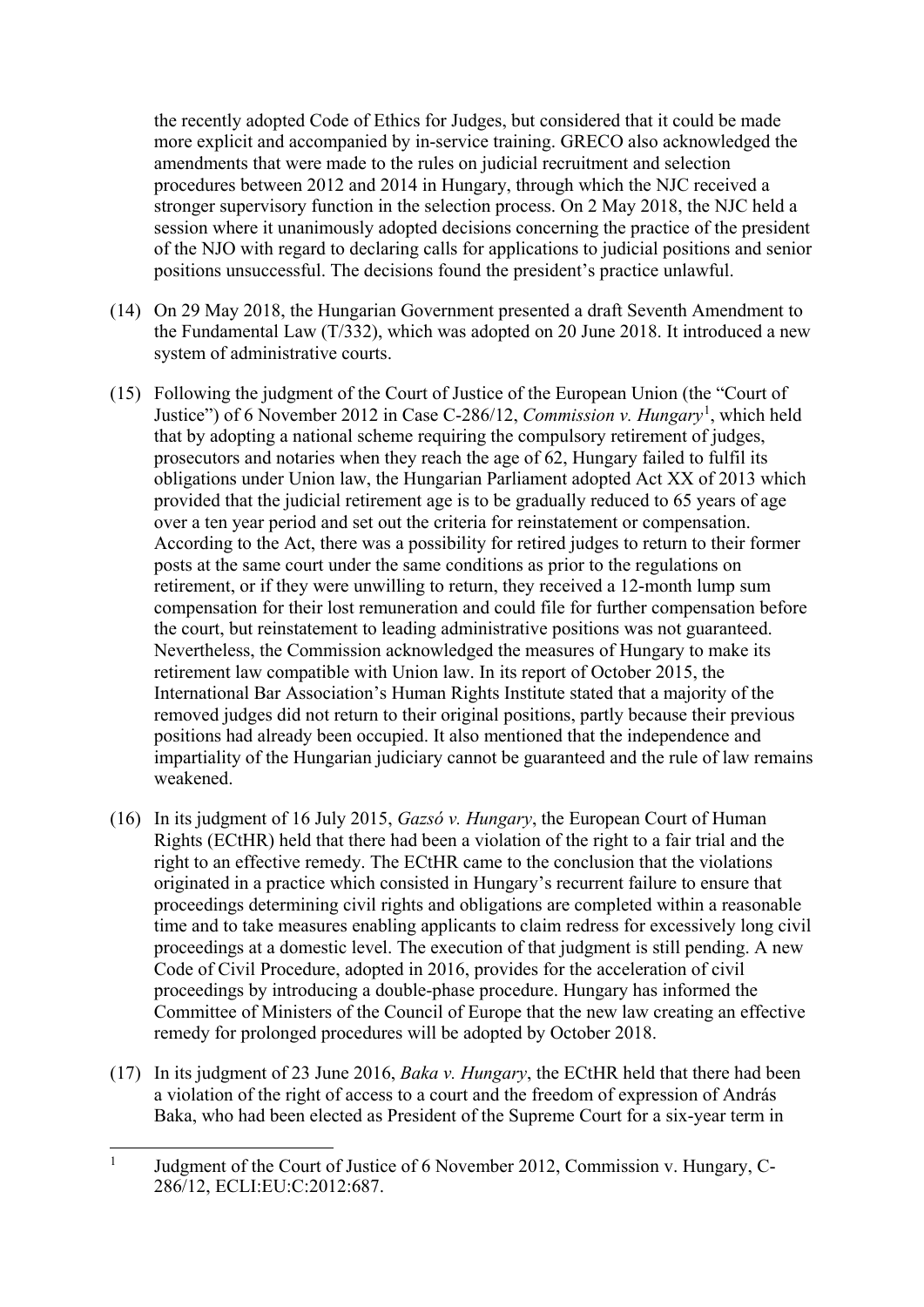June 2009, but ceased to have this position in accordance with the transitional provisions in the Fundamental Law, providing that the Curia would be the legal successor to the Supreme Court. The execution of that judgment is still pending. On 10 March 2017, the Committee of Ministers of the Council of Europe solicited to take measures to prevent further premature removals of judges on similar grounds, safeguarding any abuse in this regard. The Hungarian Government noted that those measures are not related to the implementation of the judgment.

- (18) On 29 September 2008, Mr András Jóri was appointed Data Protection Commissioner for a term of six years. However, with effect from 1 January 2012, the Hungarian Parliament decided to reform the data protection system and replace the Commissioner with a national authority for data protection and freedom of information. Mr Jóri had to vacate office before his full term had expired. On 8 April 2014, the Court of Justice held that the independence of supervisory authorities necessarily includes the obligation to allow them to serve their full term of office and that Hungary failed to fulfil its obligations under Directive  $95/46$ /EC of the European Parliament and of the Council<sup>[1](#page-8-0)</sup>. Hungary amended the rules on the appointment of the Commissioner, presented an apology and paid the agreed sum of compensation.
- (19) The Venice Commission identified several shortcomings in its Opinion on Act CLXIII of 2011 on the Prosecution Service and Act CLXIV of 2011 on the Status of the Prosecutor General, Prosecutors and other Prosecution Employees and the Prosecution Career of Hungary, adopted on 19 June 2012. In its report, adopted on 27 March 2015, GRECO urged the Hungarian authorities to take additional steps to prevent abuse and increase the independence of the prosecution service by, inter alia, removing the possibility for the Prosecutor General to be re-elected. In addition, GRECO called for disciplinary proceedings against ordinary prosecutors to be made more transparent and for decisions to move cases from one prosecutor to another to be guided by strict legal criteria and justifications. According to the Hungarian Government, the 2017 GRECO Compliance Report acknowledged the progress made by Hungary concerning prosecutors (publication is not yet authorised by the Hungarian authorities, despite calls by GRECO Plenary Meetings). The Second Compliance Report is pending.

## *Corruption and conflicts of interest*

- (20) In its report adopted on 27 March 2015, GRECO called for the establishment of codes of conduct for members of the Hungarian Parliament (MPs) concerning guidance for cases of conflicts of interest. Furthermore, MPs should also be obliged to report conflicts of interest which arise in an ad hoc manner and this should be accompanied by a more robust obligation to submit asset declarations. This should also be accompanied by provisions that allow for sanctions for submitting inaccurate asset declarations. Moreover, asset declarations should be made public online to allow for genuine popular oversight. A standard electronic database should be put in place to allow for all declarations and modifications thereto to be accessible in a transparent manner.
- (21) In its report adopted on 27 June 2018, the limited election observation mission of the OSCE Office for Democratic Institutions and Human Rights concluded that the limited

<span id="page-8-0"></span><sup>&</sup>lt;sup>1</sup> Directive 95/46/EC of the European Parliament and of the Council of 24 October 1995 on the protection of individuals with regard to the processing of personal data and on the free movement of such data (OJ L 281 , 23.11.1995 P. 31).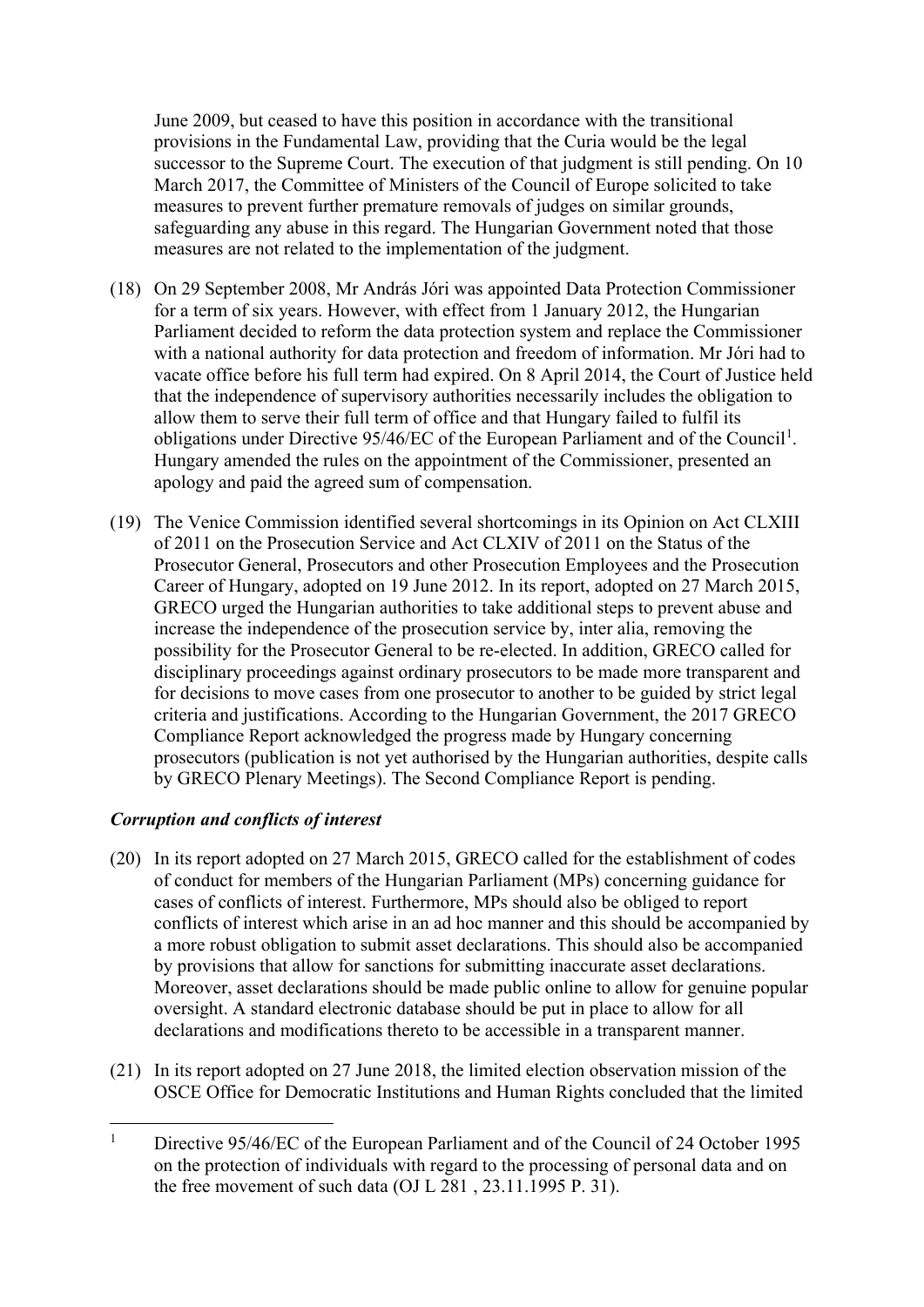monitoring of campaign spending and the absence of thorough reporting on sources of campaign funds until after the elections undercuts campaign finance transparency and the ability of voters to make an informed choice, contrary to international obligations and good practice. The State Audit Office has the competence to monitor and control whether the legal requirements have been met. The report did not include the official audit report of the State Audit Office concerning the 2018 parliamentary elections, as it had not been completed at the time.

- (22) On 7 December 2016, the Open Government Partnership (OGP) Steering Committee received a letter from the Government of Hungary announcing its immediate withdrawal from the partnership, which voluntarily brings together 75 countries and hundreds of civil society organisations. The Government of Hungary had been under review by OGP since July 2015 for concerns raised by civil society organisations, in particular regarding their space to operate in the country. Not all Member States are members of the OGP.
- (23) Hungary benefits from Union funding amounting to 4,4 % of its GDP or more than half of public investment. The share of contracts awarded after public procurement procedures that received only a single bid remains high at 36 % in 2016. Hungary has the highest percentage in the Union of financial recommendations from OLAF regarding the Structural Funds and Agriculture for the 2013-2017 period. In 2016, OLAF concluded an investigation into a EUR 1,7 billion transport project in Hungary, in which several international specialist construction firms were the main players. The investigation revealed very serious irregularities as well as possible fraud and corruption in the execution of the project. In 2017, OLAF found "serious irregularities" and "conflicts of interest" during its investigation into 35 street-lightning contracts granted to the company at the time controlled by the Hungarian Prime-Minister's son-in-law. OLAF sent its final report with financial recommendations to the Commission's Directorate-General for Regional and Urban Policy to recover EUR 43,7 million and judicial recommendations to the General Prosecutor of Hungary. A cross-border investigation, concluded by OLAF in 2017, involved allegations related to the potential misuse of Union funds in 31 Research and Development projects. The investigation, which took place in Hungary, Latvia and Serbia, uncovered a subcontracting scheme used to artificially increase project costs and hide the fact that the final suppliers were linked companies. OLAF therefore concluded the investigation with a financial recommendation to the Commission to recover EUR 28,3 million and a judicial recommendation to the Hungarian judicial authorities. Hungary decided not to participate in the establishment of the European Public Prosecutor's Office responsible for investigating, prosecuting and bringing to judgment the perpetrators of, and accomplices to, criminal offences affecting the financial interests of the Union.
- (24) According to the Seventh report on economic, social and territorial cohesion, government effectiveness in Hungary has diminished since 1996 and it is one of the Member States with the least effective governments in the Union. All Hungarian regions are well below the Union average in terms of quality of government. According to the EU Anti-corruption Report published by the Commission in 2014, corruption is perceived as widespread (89 %) in Hungary. According to the Global Competitiveness Report 2017-2018, published by the World Economic Forum, the high level of corruption was one of the most problematic factors for doing business in Hungary.

#### *Privacy and data protection*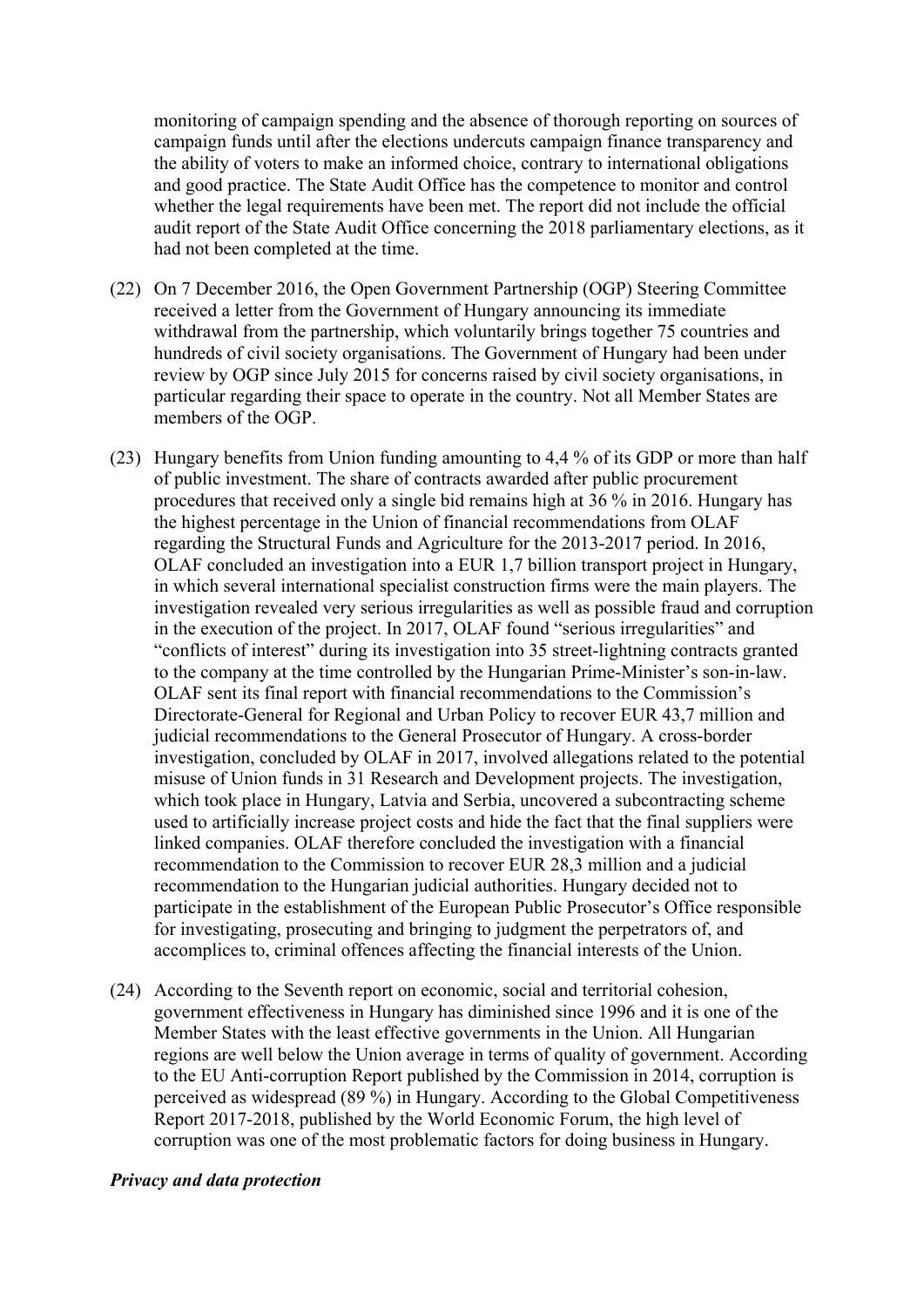- (25) In its judgment of 12 January 2016, *Szabó and Vissy v. Hungary*, the ECtHR found that the right to respect for private life was violated on account of the insufficient legal guarantees against possible unlawful secret surveillance for national security purposes, including related to the use of telecommunications. The applicants did not allege that they had been subjected to any secret surveillance measures, therefore no further individual measure appeared necessary. The amendment of the relevant legislation is necessary as a general measure. Proposals for amendment of the Act on National Security Services are currently being discussed by the experts of the competent ministries of Hungary. The execution of this judgment is, therefore, still pending.
- (26) In the concluding observations of 5 April 2018, the UN Human Rights Committee expressed concerns that Hungary's legal framework on secret surveillance for national security purposes allows for mass interception of communications and contains insufficient safeguards against arbitrary interference with the right to privacy. It was also concerned by the lack of provisions to ensure effective remedies in cases of abuse, and notification to the person concerned as soon as possible, without endangering the purpose of the restriction, after the termination of the surveillance measure.

#### *Freedom of expression*

- (27) On 22 June 2015 the Venice Commission adopted its Opinion on Media Legislation (Act CLXXXV on Media Services and on the Mass Media, Act CIV on the Freedom of the Press, and the Legislation on Taxation of Advertisement Revenues of Mass Media) of Hungary, which called for several changes to the Press Act and the Media Act, in particular concerning the definition of "illegal media content", the disclosure of journalistic sources and sanctions on media outlets. Similar concerns had been expressed in the analysis commissioned by the Office of the OSCE Representative on Freedom of the Media in February 2011, by the previous Council of Europe's Commissioner for Human Rights in his opinion on Hungary's media legislation in light of Council of Europe standards on freedom of the media of 25 February 2011, as well as by Council of Europe experts on Hungarian media legislation in their expertise of 11 May 2012. In his statement of 29 January 2013, the Council of Europe's Secretary General welcomed the fact that discussions in the field of media have led to several important changes. Nevertheless, the remaining concerns were reiterated by the Council of Europe's Commissioner for Human Rights in the report following his visit to Hungary, which was published on 16 December 2014. The Commissioner also mentioned the issues of concentration of media ownership and self-censorship and indicated that the legal framework criminalising defamation should be repealed.
- (28) In its Opinion of 22 June 2015 on Media Legislation, the Venice Commission acknowledged the efforts of the Hungarian government, over the years, to improve on the original text of the Media Acts, in line with comments from various observers, including the Council of Europe, and positively noted the willingness of the Hungarian authorities to continue the dialogue. Nevertheless, the Venice Commission insisted on the need to change the rules governing the election of the members of the Media Council to ensure fair representation of socially significant political and other groups and that the method of appointment and the position of the Chairperson of the Media Council or the President of the Media Authority should be revisited in order to reduce the concentration of powers and secure political neutrality; the Board of Trustees should also be reformed along those lines. The Venice Commission also recommended the decentralisation of the governance of public service media providers and that the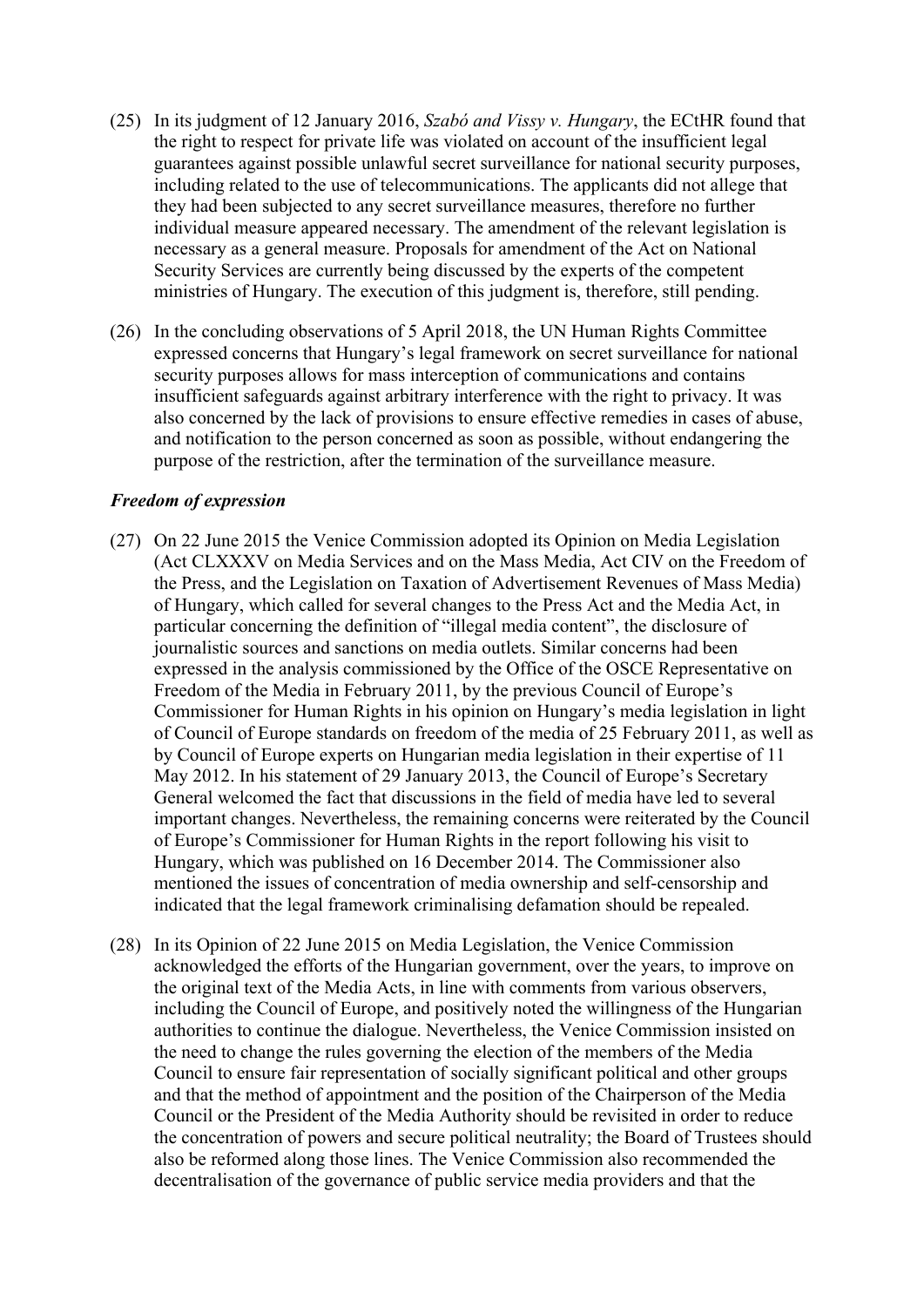National News Agency not be the exclusive provider of news for public service media providers. Similar concerns had been expressed in the analysis commissioned by the Office of the OSCE Representative on Freedom of the Media in February 2011, by the previous Council of Europe's Commissioner for Human Rights in his opinion on Hungary's media legislation in light of Council of Europe standards on freedom of the media of 25 February 2011, as well as by Council of Europe experts on Hungarian media legislation in their expertise of 11 May 2012. In his statement of 29 January 2013, the Council of Europe's Secretary General welcomed the fact that discussions in the field of media have led to several important changes. Nevertheless, the remaining concerns were reiterated by the Council of Europe's Commissioner for Human Rights in the report following his visit to Hungary, which was published on 16 December 2014.

- (29) On 18 October 2012, the Venice Commission adopted its Opinion on Act CXII of 2011 on Informational Self-Determination and Freedom of Information of Hungary. Despite the overall positive assessment, the Venice Commission identified the need for further improvements. However, following subsequent amendments to that law, the right to access government information has been significantly restricted further. Those amendments were criticised in the analysis commissioned by the Office of the OSCE Representative on Freedom of the Media in March 2016. It indicated that the amounts to be charged for direct costs appear to be entirely reasonable, but the charging for the time of public officials to answer requests is unacceptable. As was acknowledged by the Commission's 2018 country report, the Data Protection Commissioner and the courts, including the Constitutional Court, have taken a progressive position in transparencyrelated cases.
- (30) In its report, adopted on 27 June 2018, the limited election observation mission of the OSCE Office for Democratic Institutions and Human Rights for the 2018 Hungarian parliamentary elections stated that access to information as well as the freedoms of the media and association have been restricted, including by recent legal changes and that media coverage of the campaign was extensive, yet highly polarized and lacking critical analysis due to the politicisation of media ownership and influx of the government's publicity campaigns. The public broadcaster fulfilled its mandate to provide free airtime to contestants, but its newscasts and editorial output clearly favoured the ruling coalition, contrary to international standards. Most commercial broadcasters were partisan in their coverage, siding either with the ruling or opposition parties. Online media provided a platform for pluralistic, issue-oriented political debate. It further noted that politicisation of the ownership, coupled with a restrictive legal framework and absence of an independent media regulatory body, had a chilling effect on editorial freedom, hindering voters' access to pluralistic information. It also mentioned that the amendments introduced undue restrictions on access to information by broadening the definition of information not subject to disclosure and by increasing the fee for handling information requests.
- (31) In its concluding observations of 5 April 2018, the UN Human Rights Committee expressed concerns about Hungary's media laws and practices that restrict freedom of opinion and expression. It was concerned that, following successive changes in the law, the current legislative framework does not fully ensure an uncensored and unhindered press. It noted with concern that the Media Council and the Media Authority lack sufficient independence to perform their functions and have overbroad regulatory and sanctioning powers.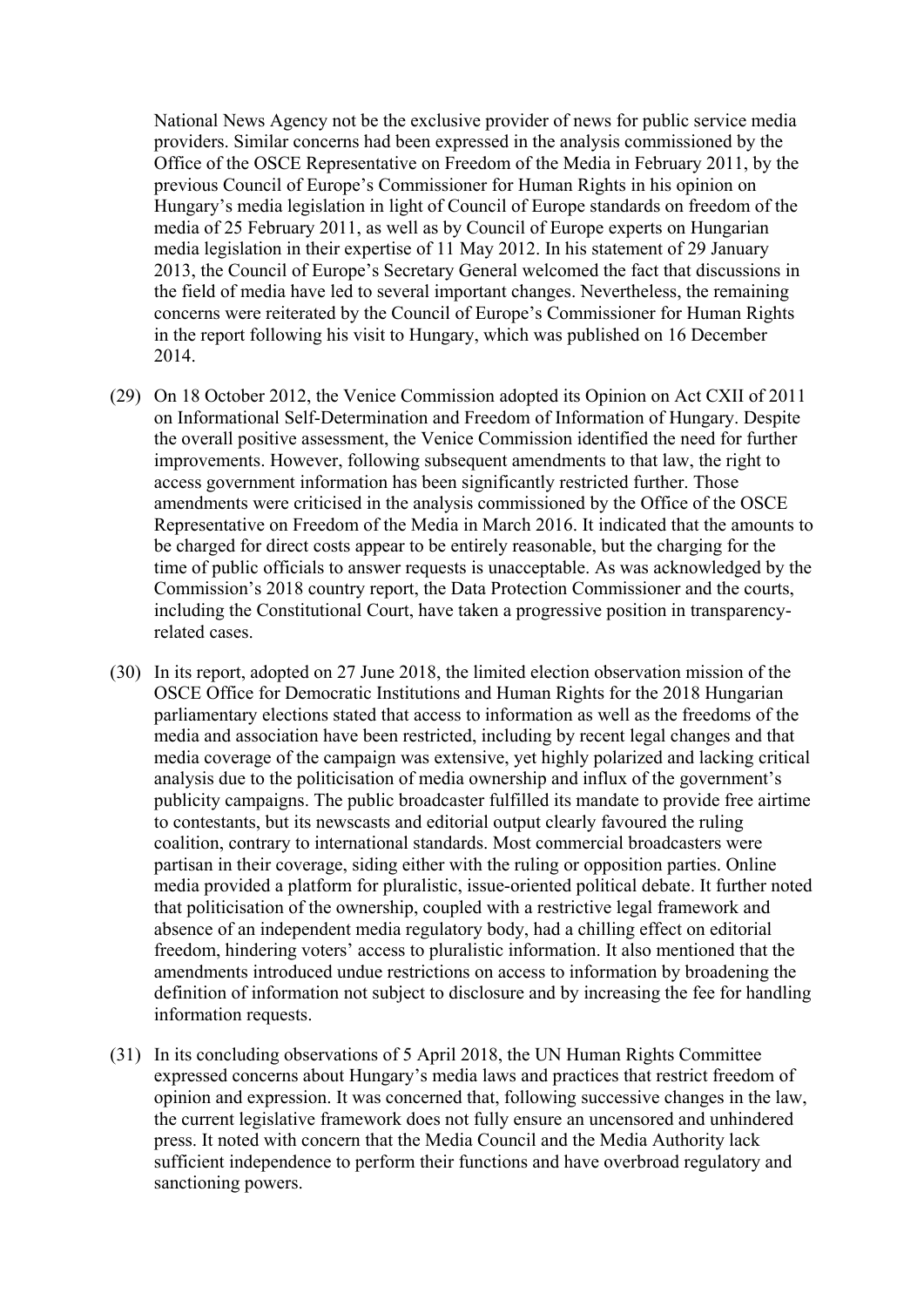(32) On 13 April 2018, the OSCE Representative on Freedom of the Media strongly condemned the publication of a list of more than 200 people by a Hungarian media outlet which claimed that over 2 000 people, including those listed by name, are allegedly working to "topple the government". The list was published by the Hungarian magazine Figyelő on 11 April and includes many journalists and other citizens. On 7 May 2018, the OSCE Representative on Freedom of the Media expressed major concern over the denial of accreditation to several independent journalists, which prevented them from reporting from the inaugural meeting of Hungary's new parliament. It was further noted that such an event should not be used as a tool to curb the content of critical reporting and that such a practice sets a bad precedent for the new term of Hungary's parliament.

#### *Academic freedom*

- (33) On 6 October 2017, the Venice Commission adopted its Opinion on Act XXV of 4 April 2017 on the Amendment of Act CCIV of 2011 on National Tertiary Education. It concluded that introducing more stringent rules without very strong reasons, coupled with strict deadlines and severe legal consequences, for foreign universities which are already established in Hungary and have been lawfully operating there for many years, appears highly problematic from the standpoint of the rule of law and fundamental rights principles and guarantees. Those universities and their students are protected by domestic and international rules on academic freedom, the freedom of expression and assembly and the right to, and freedom of, education. The Venice Commission recommended that the Hungarian authorities, in particular, ensure that new rules on the requirement to have a work permit do not disproportionally affect academic freedom and are applied in a non-discriminatory and flexible manner, without jeopardising the quality and international character of education already provided by existing universities. The concerns about the Amendment of Act CCIV of 2011 on National Tertiary Education have also been shared by the UN Special Rapporteurs on the freedom of opinion and expression, on the rights to freedom of peaceful assembly and association and on cultural rights in their statement of 11 April 2017. In the concluding observations of 5 April 2018, the UN Human Rights Committee noted the lack of a sufficient justification for the imposition of such constraints on the freedom of thought, expression and association, as well as academic freedom.
- (34) On 17 October 2017, the Hungarian Parliament extended the deadline for foreign universities operating in the country to meet the new criteria to 1 January 2019 at the request of the institutions concerned and following the recommendation of the Presidency of the Hungarian Rectors' Conference. The Venice Commission has welcomed that prolongation. Negotiations between the Hungarian Government and foreign higher education institutions affected, in particular, the Central European University, are still ongoing, while the legal limbo for foreign universities remains, although the Central European University complied with the new requirements in due time.
- (35) On 7 December 2017, the Commission decided to refer Hungary to the Court of Justice of the European Union on the grounds that the Amendment of Act CCIV of 2011 on National Tertiary Education disproportionally restricts Union and non-Union universities in their operations and that the Act needs to be brought back in line with Union law. The Commission found that the new legislation runs counter to the right of academic freedom, the right to education and the freedom to conduct a business as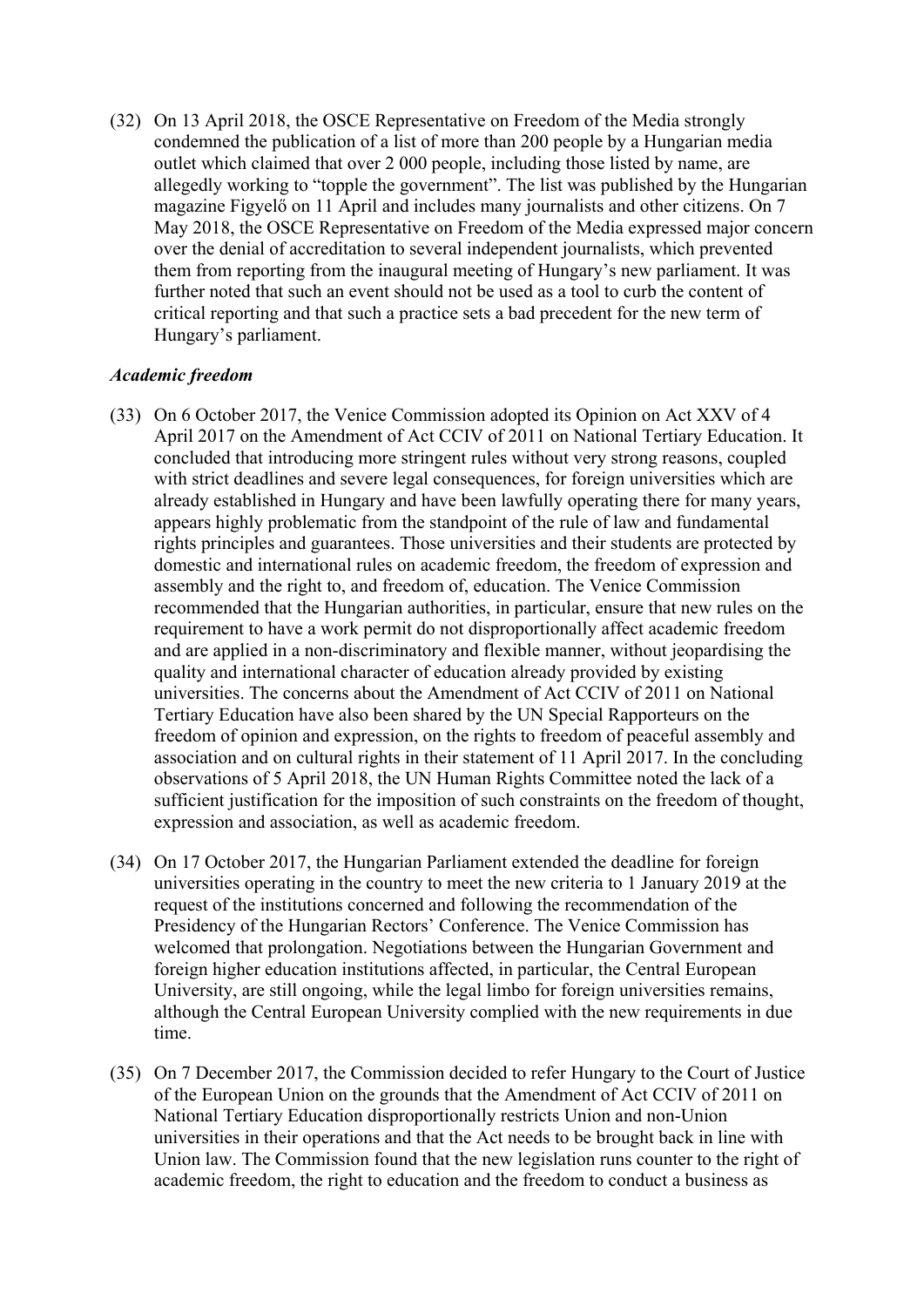provided by the Charter of Fundamental Rights of the European Union (the "Charter") and the Union's legal obligations under international trade law.

(36) On 9 August 2018, it became public that the Hungarian government plans to withdraw the Masters programme of Gender Studies at the public Eötvös Loránd University (ELTE) and to refuse the recognition of the MA in Gender Studies from the private Central European University. The European Parliament points out that a misinterpretation of the concept of gender has dominated the public discourse in Hungary and deplores this wilful misinterpretation of the terms 'gender' and 'gender equality'. The European Parliament condemns the attacks on free teaching and research, in particular on gender studies, the aim of which is to analyse power relationships, discrimination and gender relations in society and find solutions to forms of inequality and which has become the target of defamation campaigns. The European Parliament calls for the fundamental democratic principle of educational freedom to be fully restored and safeguarded.

## *Freedom of religion*

- (37) On 30 December 2011, the Hungarian Parliament adopted Act CCVI of 2011 on the Right to Freedom of Conscience and Religion and the Legal Status of Churches, Denominations and Religious Communities of Hungary, which entered into force on 1 January 2012. The Act reviewed the legal personality of many religious organisations and reduced the number of legally recognised churches in Hungary to 14. On 16 December 2011 the Council of Europe Commissioner for Human Rights shared his concerns about this Act in a letter sent to the Hungarian authorities. In February 2012, responding to international pressure, the Hungarian Parliament expanded the number of recognised churches to 31. On 19 March 2012 the Venice Commission adopted its Opinion on Act CCVI of 2011 on the Right to Freedom of Conscience and Religion and the Legal Status of Churches, Denominations and Religious Communities of Hungary, where it indicated that the Act sets a range of requirements that are excessive and based on arbitrary criteria with regard to the recognition of a church. Furthermore, it indicated that the Act has led to a deregistration process of hundreds of previously lawfully recognised churches and that the Act induces, to some extent, an unequal and even discriminatory treatment of religious beliefs and communities, depending on whether they are recognised or not.
- (38) In February 2013, Hungary's Constitutional Court ruled that the deregistration of recognised churches had been unconstitutional. Responding to the Constitutional Court's decision, the Hungarian Parliament amended the Fundamental Law in March 2013. In June and September 2013, the Hungarian Parliament amended Act CCVI of 2011 to create a two-tiered classification consisting of "religious communities" and "incorporated churches". In September 2013, the Hungarian Parliament also amended the Fundamental Law explicitly to grant itself the authority to select religious communities for "cooperation" with the state in the service of "public interest activities", giving itself a discretionary power to recognise a religious organisation with a two-thirds majority.
- (39) In its judgment of 8 April 2014, *Magyar Keresztény Mennonita Egyház and Others v. Hungary*, the ECtHR ruled that Hungary had violated freedom of association, read in the light of freedom of conscience and religion. The Constitutional Court of Hungary found that certain rules governing the conditions of recognition as a church were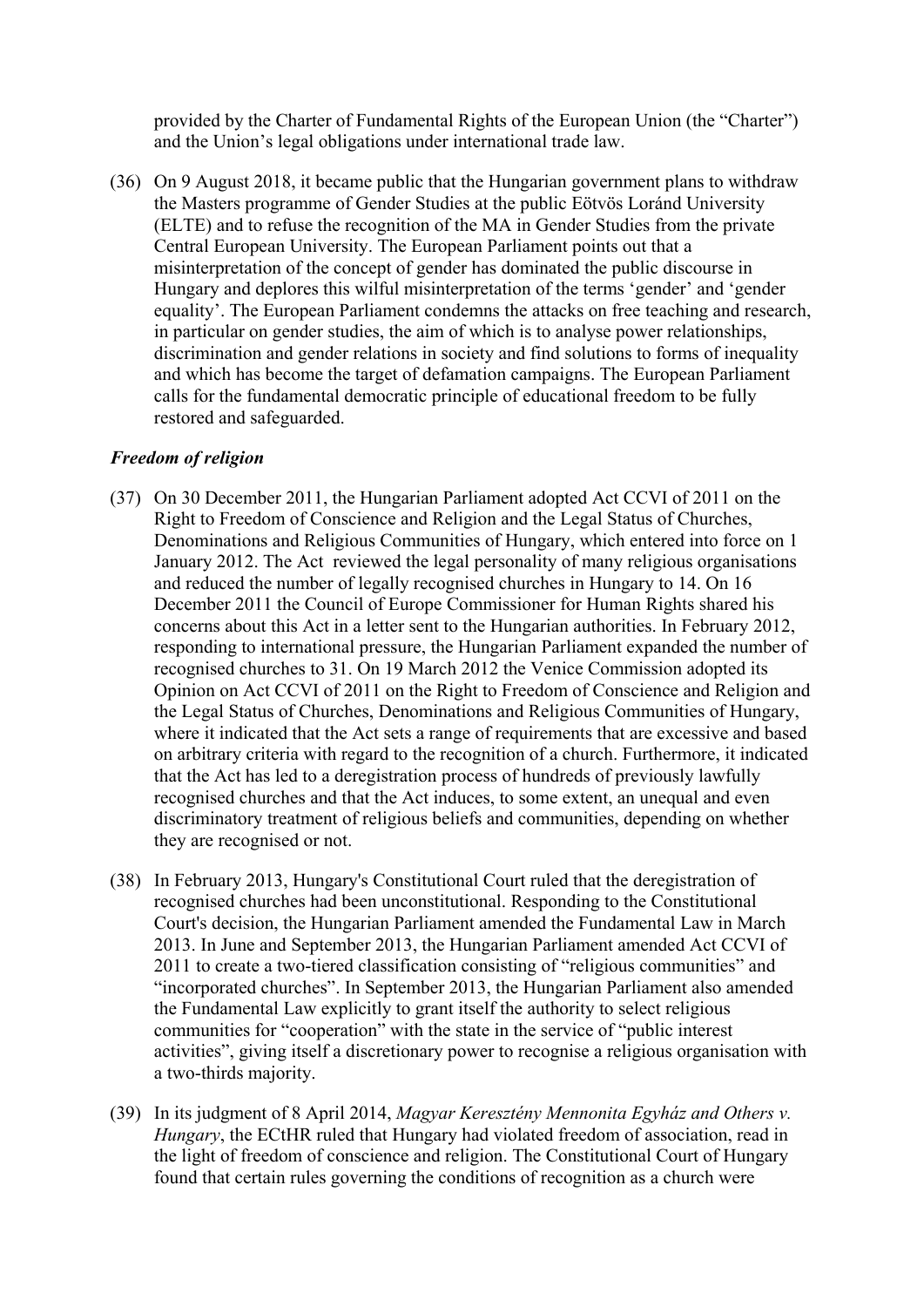unconstitutional and ordered the legislature to bring the relevant rules in line with the requirements of the European Convention on Human Rights. The relevant Act was accordingly submitted to the Hungarian Parliament in December 2015, but it did not obtain the necessary majority. The execution of that judgment is still pending.

#### *Freedom of association*

- (40) On 9 July 2014, the Council of Europe Commissioner for Human Rights indicated in his letter to the Hungarian authorities that he was concerned about the stigmatising rhetoric used by politicians questioning the legitimacy of NGO work in the context of audits which had been carried out by the Hungarian Government Control Office concerning NGOs which were operators and beneficiaries of the NGO Fund of the EEA/Norway Grants. The Hungarian Government signed an agreement with the Fund and, as a result, the payments of the grants continue to operate. On 8-16 February 2016, the UN Special Rapporteur on the situation of human rights defenders visited Hungary and indicated in his report that significant challenges stem from the existing legal framework governing the exercise of fundamental freedoms, such as the rights to freedoms of opinion and expression, and of peaceful assembly and of association, and that legislation pertaining to national security and migration may also have a restrictive impact on the civil society environment.
- (41) In April 2017 a draft law on the Transparency of Organisations Receiving Support from Abroad was introduced before the Hungarian Parliament with the stated purpose of introducing requirements related to the prevention of money laundering or terrorism. The Venice Commission acknowledged in 2013 that there may be various reasons for a state to restrict foreign funding, including the prevention of money-laundering and terrorist financing, but those legitimate aims should not be used as a pretext to control NGOs or to restrict their ability to carry out their legitimate work, notably in defence of human rights. On 26 April 2017, the Council of Europe Commissioner for Human Rights addressed a letter to the Speaker of the Hungarian National Assembly noting that the draft law was introduced against the background of continued antagonistic rhetoric from certain members of the ruling coalition, who publicly labelled some NGOs as "foreign agents" based on the source of their funding and questioned their legitimacy; the term "foreign agents" was, however, absent from the draft. Similar concerns have been mentioned in the statement of 7 March 2017 of the President of the Conference of INGOs of the Council of Europe and President of the Expert Council on NGO Law, as well as in the Opinion of 24 April 2017 prepared by the Expert Council on NGO Law, and the statement of 15 May 2017 by the UN Special Rapporteurs on the situation of human rights defenders and on the promotion and protection of the right to freedom of opinion and expression.
- (42) On 13 June 2017, the Hungarian Parliament adopted the draft law with several amendments. In its Opinion of 20 June 2017, the Venice Commission recognised that the term 'organisation receiving support from abroad' is neutral and descriptive, and some of those amendments represented an important improvement but at the same time some other concerns were not addressed and the amendments did not suffice to alleviate the concerns that the law would cause a disproportionate and unnecessary interference with the freedoms of association and expression, the right to privacy, and the prohibition of discrimination. In its concluding observations of 5 April 2018, the UN Human Rights Committee noted the lack of a sufficient justification for the imposition of those requirements, which appeared to be part of an attempt to discredit certain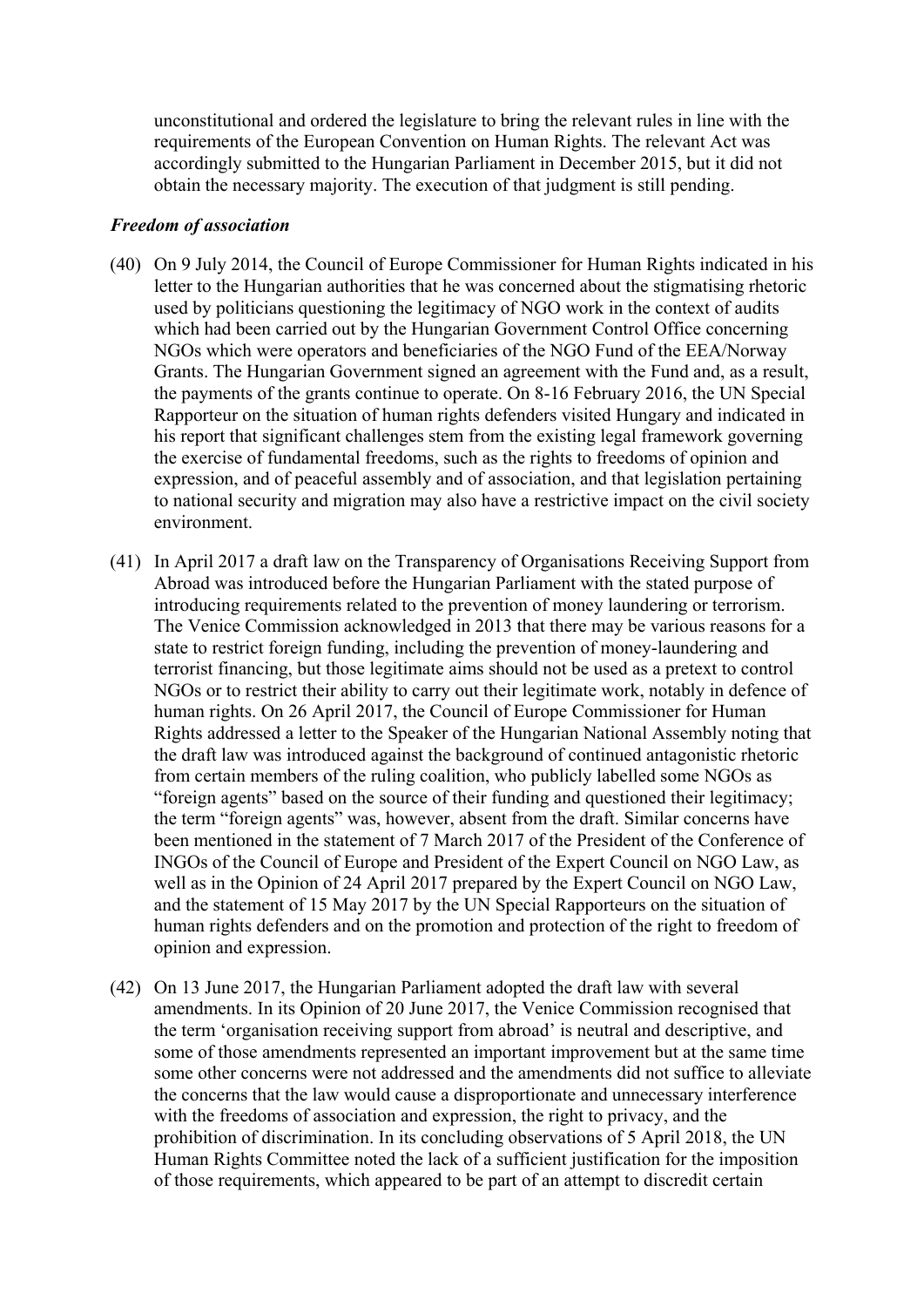NGOs, including NGOs dedicated to the protection of human rights in Hungary.

- (43) On 7 December 2017, the Commission decided to start legal proceedings against Hungary for failing to fulfil its obligations under the Treaty provisions on the free movement of capital, due to provisions in the NGO Law which in the view of the Commission, indirectly discriminate and disproportionately restrict donations from abroad to civil society organisations. In addition, the Commission alleged that Hungary had violated the right to freedom of association and the rights to protection of private life and personal data enshrined in the Charter, read in conjunction with the Treaty provisions on the free movement of capital, defined in Article 26(2) and Articles 56 and 63 of the Treaty on the Functioning of the European Union.
- (44) In February 2018, a legislative package consisting of three draft laws, (T/19776, T/19775, T/19774), was presented by the Hungarian Government. On 14 February 2018, the President of the Conference of INGOs of the Council of Europe and President of the Expert Council on NGO Law made a statement indicating that the package does not comply with the freedom of association, particularly for NGOs which deal with migrants. On 15 February 2018, the Council of Europe Commissioner for Human Rights expressed similar concerns. On 8 March 2018, the UN Special Rapporteur on the promotion and protection of the right to freedom of opinion and expression, the Special Rapporteur on the situation of human rights defenders, the Independent Expert on human rights and international solidarity, the Special Rapporteur on the human rights of migrants, and the Special Rapporteur on contemporary forms of racism, racial discrimination, xenophobia and related intolerance warned that the bill would lead to undue restrictions on the freedom of association and the freedom of expression in Hungary. In its concluding observations of 5 April 2018, the UN Human Rights Committee expressed concerns that by alluding to the "survival of the nation" and protection of citizens and culture, and by linking the work of NGOs to an alleged international conspiracy, the legislative package would stigmatise NGOs and curb their ability to carry out their important activities in support of human rights and, in particular, the rights of refugees, asylum seekers and migrants. It was further concerned that imposing restrictions on foreign funding directed to NGOs might be used to apply illegitimate pressure on them and to unjustifiably interfere with their activities. One of the draft laws aimed to tax any NGO funds received from outside Hungary, including Union funding, at a rate of 25 %; the legislative package would also deprive NGOs of a legal remedy to appeal against arbitrary decisions. On 22 March 2018, the Committee on Legal Affairs and Human Rights of the Parliamentary Assembly of the Council of Europe requested an opinion of the Venice Commission on the draft legislative package.
- (45) On 29 May 2018, the Hungarian Government presented a draft law amending certain laws relating to measures to combat illegal immigration (T/333). The draft is a revised version of the previous legislative package and proposes criminal penalties for 'facilitating illegal immigration'. The same day, the Office of the UN High Commissioner for Refugees called for the proposal to be withdrawn and expressed concern that those proposals, if passed, would deprive people who are forced to flee their homes of critical aid and services, and further inflame tense public discourse and rising xenophobic attitudes. On 1 June 2018, the Council of Europe Commissioner for Human Rights expressed similar concerns. On 31 May 2018, the Chair of the Committee on Legal Affairs and Human Rights of the Parliamentary Assembly of the Council of Europe confirmed the request for an opinion of the Venice Commission on the new proposal. The draft was adopted on 20 June 2018 before the delivery of the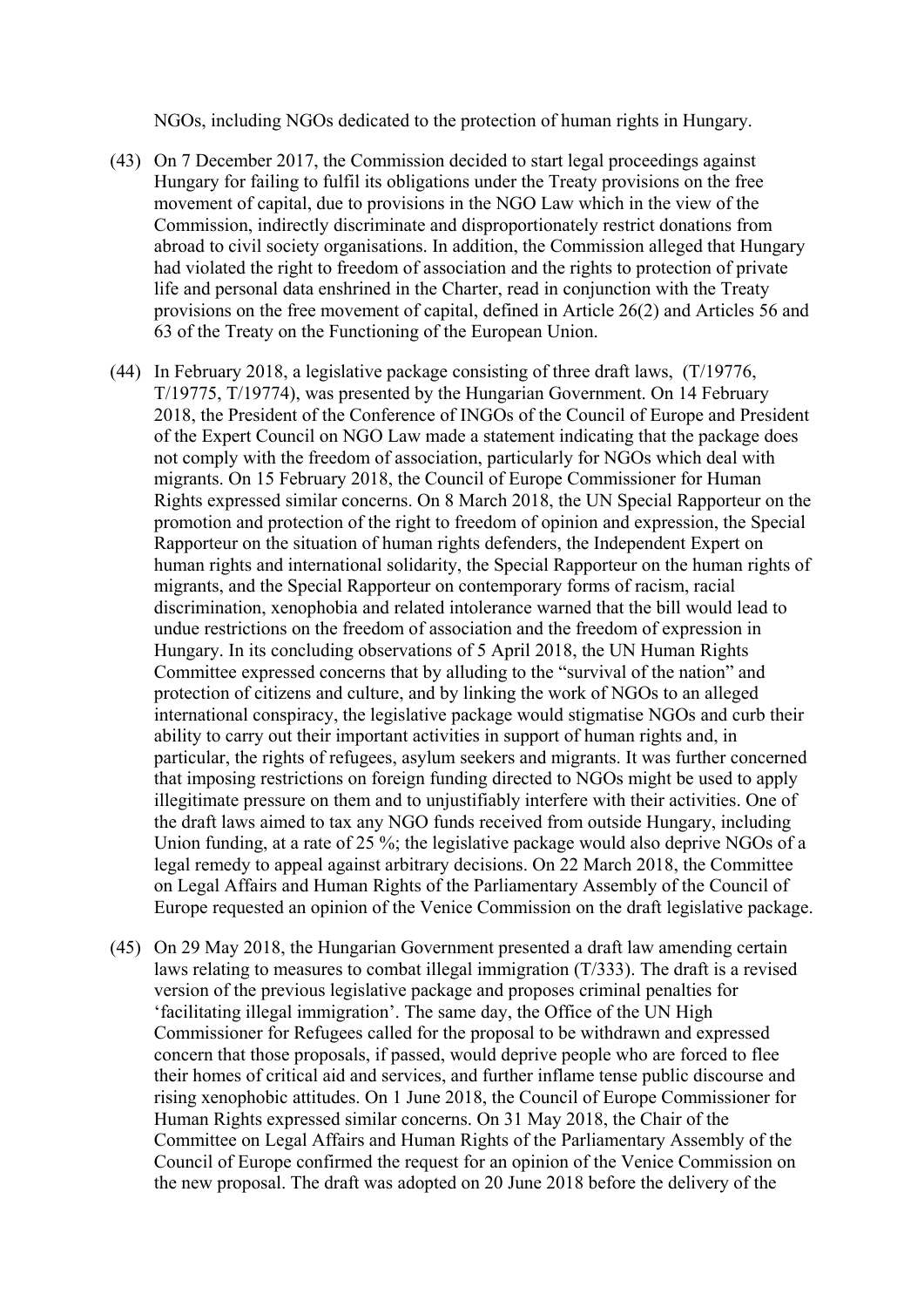opinion of the Venice Commission. On 21 June 2018, the UN High Commissioner for Human Rights condemned the decision of the Hungarian Parliament. On 22 June 2018, the Venice Commission and the OSCE Office for Democratic Institutions and Human Rights indicated that the provision on criminal liability may chill protected organisational and expressive activity and infringes upon the right to freedom of association and expression and should, therefore, be repealed. On 19 July 2018, the Commission sent a letter of formal notice to Hungary concerning new legislation that criminalises activities that support asylum and residence applications and further restricts the right to request asylum.

### *Right to equal treatment*

- (46) On 17-27 May 2016, the UN Working Group on discrimination against women in law and in practice visited Hungary. In its report, the Working Group indicated that a conservative form of family, whose protection is guaranteed as essential to national survival, should not be put in an uneven balance with women's political, economic and social rights and the empowerment of women. The Working Group also pointed out that a woman's right to equality cannot be seen merely in the light of protection of vulnerable groups alongside children, the elderly and the disabled, as they are an integral part of all such groups. New school books still contain gender stereotypes, depicting women as primarily mothers and wives and, in some cases, depicting mothers as less intelligent than fathers. On the other hand, the Working Party acknowledged the efforts of the Hungarian Government to strengthen the reconciliation of work and family life by introducing generous provisions in the family support system and in relation to early childhood education and care. In its report adopted on 27 June 2018, the limited election observation mission of the OSCE Office for Democratic Institutions and Human Rights for the 2018 Hungarian parliamentary elections stated that women are underrepresented in political life and there are no legal requirements to promote gender equality in elections. Although one major party placed a woman at the top of the national list and some parties addressed gender-related issues in their programmes, the empowerment of women received scant attention as a campaign issue, including in the media.
- (47) In its concluding observations of 5 April 2018, the UN Human Rights Committee welcomed the signature of the Istanbul Convention but expressed regret that patriarchal stereotyped attitudes still prevail in Hungary with respect to the position of women in society, and noted with concern discriminatory comments made by political figures against women. It also noted that the Hungarian Criminal Code does not fully protect female victims of domestic violence. It expressed concern that women are underrepresented in decision-making positions in the public sector, particularly in Government ministries and the Hungarian Parliament. The Istanbul Convention has not yet been ratified.
- (48) The Fundamental Law of Hungary sets forth mandatory provisions for the protection of parents' workplaces and for upholding the principle of equal treatment; consequently, there are special labour law rules for women and for mothers and fathers raising children. On 27 April 2017, the Commission issued a reasoned opinion calling on Hungary to correctly implement Directive 2006/54/EC of the European Parliament and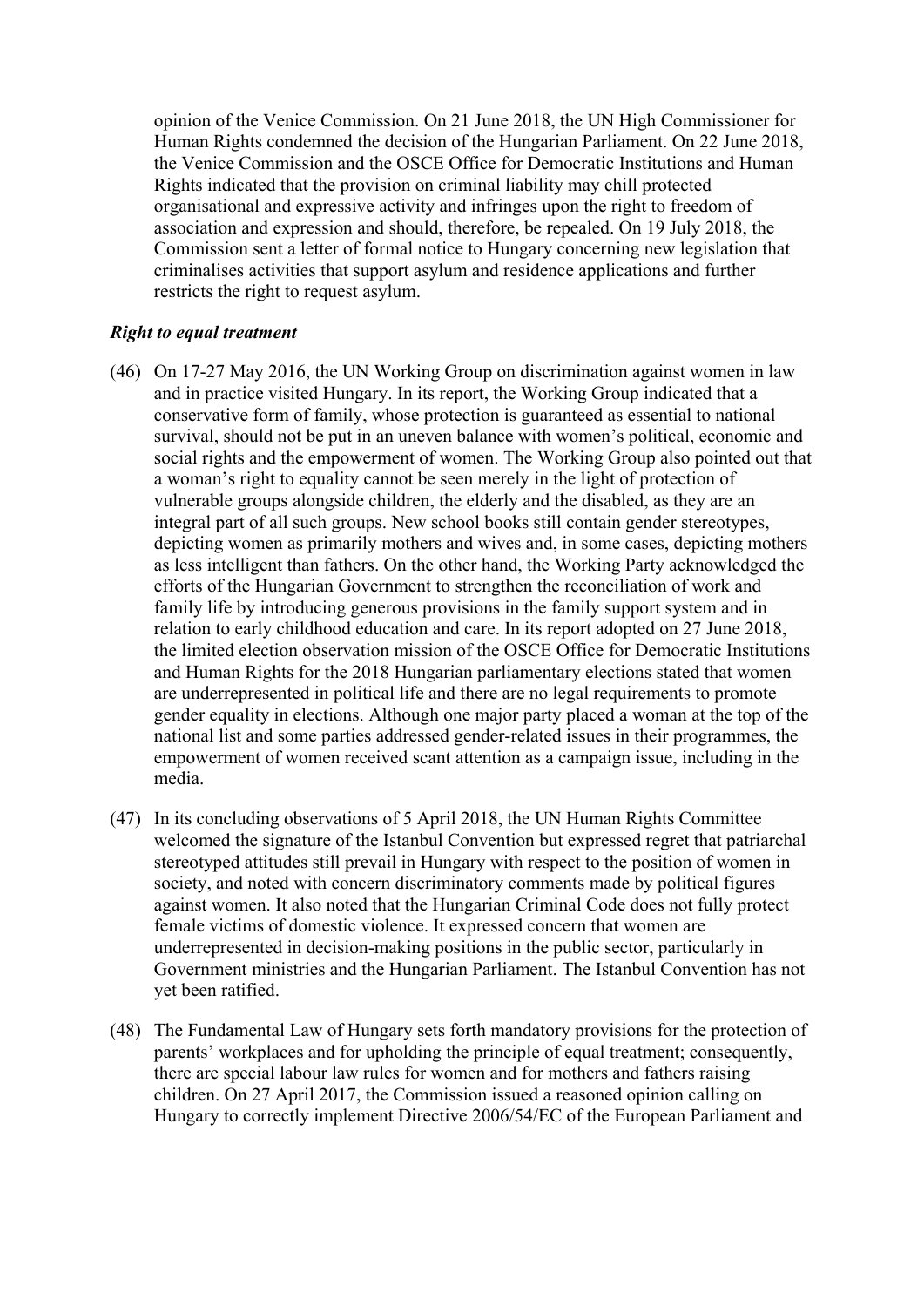of the Council<sup>[1](#page-17-0)</sup>, given that Hungarian law provides an exception to the prohibition of discrimination on the grounds of sex that is much broader than the exception provided by that Directive. On the same date, the Commission issued a reasoned opinion to Hungary for non-compliance with Directive 9[2](#page-17-1)/85/EEC of the Council<sup>2</sup> that stated that employers have a duty to adapt working conditions for pregnant or breastfeeding workers to avoid a risk to their health or safety. The Hungarian Government has committed itself to amend the necessary provisions of Act CXXV of 2003 on Equal Treatment and the Promotion of Equal Opportunities, as well as Act I of 2012 on the Labour Code. Consequently, on 7 June 2018 the case was closed.

- (49) In its concluding observations of 5 April 2018, the UN Human Rights Committee expressed concerns that the constitutional ban on discrimination does not explicitly list sexual orientation and gender identity among the grounds of discrimination and that its restrictive definition of family could give rise to discrimination as it does not encompass certain types of family arrangements, including same-sex couples. The Committee was also concerned about acts of violence and the prevalence of negative stereotypes and prejudice against lesbian, gay, bisexual and transgender persons, particularly in the employment and education sectors.
- (50) In its concluding observations of 5 April 2018, the UN Human Rights Committee also mentioned forced placement in medical institutions, isolation and forced treatment of large numbers of persons with mental, intellectual and psychosocial disabilities, as well as reported violence and cruel, inhuman and degrading treatment and allegations of a high number of non-investigated deaths in closed institutions.

## *Rights of persons belonging to minorities, including Roma and Jews, and protection against hateful statements against such minorities*

(51) In his report following his visit to Hungary, which was published on 16 December 2014, the Council of Europe's Commissioner for Human Rights indicated that he was concerned about the deterioration of the situation as regards racism and intolerance in Hungary, with anti-Gypsyism being the most blatant form of intolerance, as illustrated by distinctively harsh, including violence targeting Roma people and paramilitary marches and patrolling in Roma-populated villages. He also pointed out that, despite positions taken by the Hungarian authorities to condemn anti-Semitic speech, anti-Semitism is a recurring problem, manifesting itself through hate speech and instances of violence against Jewish persons or property. In addition, he mentioned a recrudescence of xenophobia targeting migrants, including asylum seekers and refugees, and of intolerance affecting other social groups such as LGBTI persons, the poor and homeless persons. The European Commission against Racism and Xenophobia (ECRI) mentioned similar concerns in its report on Hungary published on 9 June 2015.

<span id="page-17-0"></span><sup>&</sup>lt;sup>1</sup> Directive 2006/54/EC of the European Parliament and of the Council of 5 July 2006 on the implementation of the principle of equal opportunities and equal treatment of men and women in matters of employment and occupation (OJ L 204, 26.7.2006, p. 23).

<span id="page-17-1"></span><sup>&</sup>lt;sup>2</sup> Council Directive 92/85/EEC of 19 October 1992 on the introduction of measures to encourage improvements in the safety and health at work of pregnant workers and workers who have recently given birth or are breastfeeding (tenth individual Directive within the meaning of Article 16 (1) of Directive 89/391/EEC) (OJ L 348, 28.11.1992, p. 1).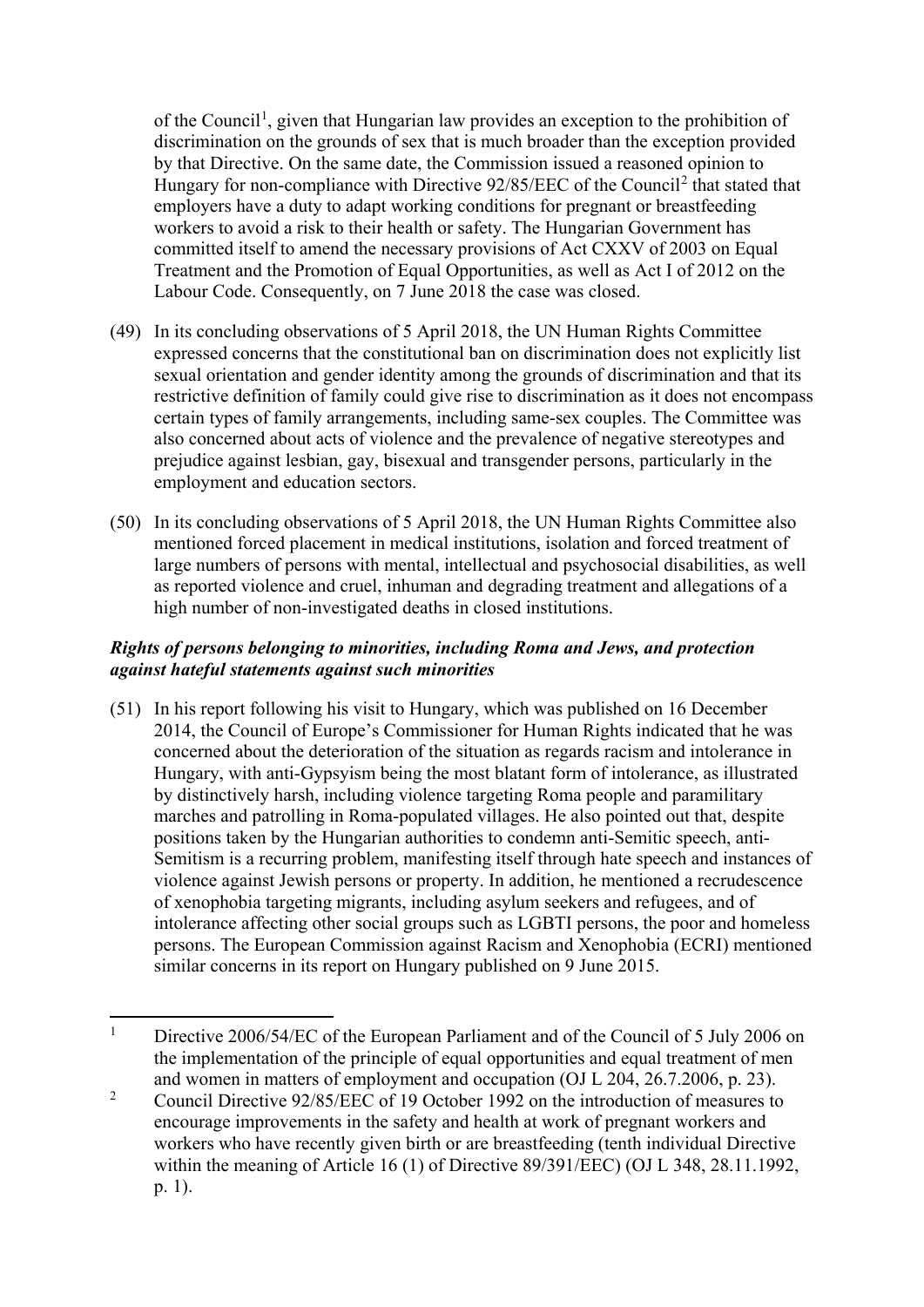- (52) In its Fourth Opinion on Hungary adopted on 25 February 2016, the Advisory Committee on the Framework Convention for the Protection of National Minorities noted that Roma continue to suffer systemic discrimination and inequality in all fields of life, including housing, employment, education, access to health and participation in social and political life. In its Resolution of 5 July 2017, the Committee of Ministers of the Council of Europe recommended the Hungarian authorities to make sustained and effective efforts to prevent, combat and sanction the inequality and discrimination suffered by Roma, improve, in close consultation with Roma representatives, the living conditions, access to health services and employment of Roma, take effective measures to end practices that lead to the continued segregation of Roma children at school and redouble efforts to remedy shortcomings faced by Roma children in the field of education, ensure that Roma children have equal opportunities for access to all levels of quality education, and continue to take measures to prevent children from being wrongfully placed in special schools and classes. The Hungarian Government has taken several substantial measures to foster the inclusion of Roma. On 4 July 2012, it adopted the Job Protection Action Plan on 4 July 2012 to protect the employment of disadvantaged employees and foster the employment of the long-term unemployed. It also adopted the "Healthy Hungary 2014–2020" Healthcare Sectoral Strategy to reduce health inequalities. In 2014, it adopted a strategy for the period 2014-2020 for the treatment of slum-like housing in segregated settlements. Nevertheless, according to Fundamental Rights Report 2018 of the European Union Agency for Fundamental Rights, the percentage of young Roma with current main activity not in employment, education or training, has increased from 38 % in 2011 to 51 % in 2016.
- (53) In its judgement of 29 January 2013, *Horváth and Kiss v. Hungary*, the ECtHR found that the relevant Hungarian legislation as applied in practice lacked adequate safeguards and resulted in the over-representation and segregation of Roma children in special schools due to the systematic misdiagnosis of mental disability, which amounted to a violation of the right to education free from discrimination. The execution of that judgment is still pending.
- (54) On 26 May 2016, the Commission sent a letter of formal notice to the Hungarian authorities in relation to both Hungarian legislation and administrative practices which result in Roma children being disproportionately over-represented in special schools for mentally disabled children and subject to a considerable degree of segregated education in mainstream schools, thus hampering social inclusion. The Hungarian Government actively engaged in dialogue with the Commission. The Hungarian Inclusion Strategy focuses on promoting inclusive education, reducing segregation, breaking the intergenerational transmission of disadvantages, and establishing an inclusive school environment. Furthermore, the Act on National Public Education was complemented with additional guarantees as of January 2017, and the Hungarian Government initiated official audits in 2011-2015, followed by actions by government offices.
- (55) In its judgement of 20 October 2015, *Balázs v. Hungary*, the ECtHR held that there had been a violation of the prohibition of discrimination in the context of a failure to consider the alleged anti-Roma motive of an attack. In its judgment of 12 April 2016, *R.B. v. Hungary*, and in its judgment of 17 January 2017, *Király and Dömötör v. Hungary*, the ECtHR held that that there had been a violation of the right to private life on account of inadequate investigations into the allegations of racially motived abuse. In its judgment of 31 October 2017, *M.F. v. Hungary*, the ECtHR held that there was a violation of the prohibition of discrimination in conjunction with the prohibition of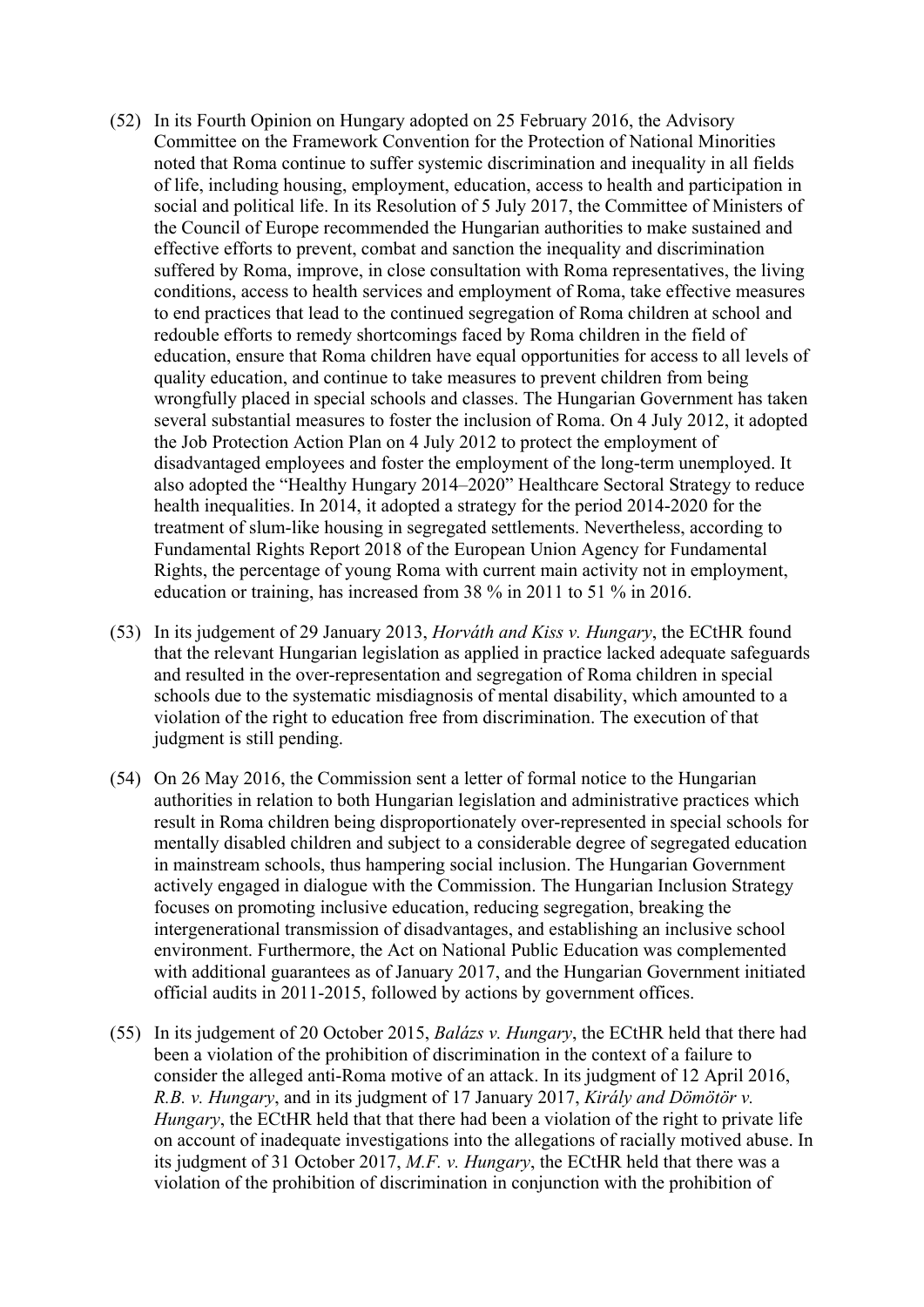inhuman or degrading treatment as the authorities had failed to investigate possible racist motives behind the incident in question. The execution of those judgments is still pending. Following the *Balázs v. Hungary* and *R.B. v. Hungary* judgments, however, the modification of the fact pattern of the crime of 'inciting violence or hatred against the community' in the Penal Code entered into force on 28 October 2016 with the purpose of implementing Council Framework Decision 2008/9[1](#page-19-0)3/JHA<sup>1</sup>. In 2011 the Penal Code had been amended in order to prevent campaigns of extreme right paramilitary groups, by introducing the so-called 'crime in uniform', punishing any provocative unsocial behaviour inducing fear in a member of a national, ethnic or religious community with three years of imprisonment.

- (56) On 29 June 1 July 2015, the OSCE Office for Democratic Institutions and Human Rights conducted a field assessment visit to Hungary, following reports about the actions taken by the local government of the city of Miskolc concerning forced evictions of Roma. The local authorities adopted a model of anti-Roma measures, even before the change of the local decree of 2014, and public figures in the city often made anti-Roma statements. It was reported that in February 2013, the Mayor of Miskolc said he wanted to clean the city of "anti-social, perverted Roma" who allegedly illegally benefited from the Nest programme (Fészekrakó programme) for housing benefits and people living in social flats with rent and maintenance fees. His words marked the beginning of a series of evictions and during that month, fifty apartments were removed from 273 apartments in the appropriate category - also to clean up the land for the renovation of a stadium. Based on the appeal of the government office in charge, the Supreme Court annulled the relevant provisions in its decision of 28 April 2015. The Commissioner for Fundamental Rights and the Deputy-Commissioner for the Rights of National Minorities issued a joint opinion on 5 June 2015 about the fundamental rights violations against the Roma in Miskolc, the recommendations of which the local government failed to adopt. The Equal Treatment Authority of Hungary also carried out an investigation and rendered a decision in July 2015, calling on the local government to cease all evictions and to develop an action plan on how to offer housing in accordance with human dignity. On 26 January 2016 the Council of Europe Commissioner for Human Rights sent letters to the governments of Albania, Bulgaria, France, Hungary, Italy, Serbia and Sweden concerning forced evictions of Roma. The letter addressed to the Hungarian authorities expressed concerns about the treatment of Roma in Miskolc. The action plan was adopted on 21 April 2016 and in the meantime a social housing agency was also established. In its decision of 14 October 2016, the Equal Treatment Authority found that the municipality fulfilled its obligations. Nevertheless, ECRI mentioned in its conclusions on the implementation of the recommendations in respect of Hungary published on 15 May 2018 that, despite some positive developments to improve the housing conditions of Roma, its recommendation had not been implemented.
- (57) In its Resolution of 5 July 2017, the Committee of Ministers of the Council of Europe recommended that the Hungarian authorities continue to improve the dialogue with the Jewish community, making it sustainable, and to give combatting anti-Semitism in public spaces the highest priority, to make sustained efforts to prevent, identify, investigate, prosecute and sanction effectively all racially and ethnically motivated or

<span id="page-19-0"></span><sup>&</sup>lt;sup>1</sup> Council Framework Decision 2008/913/JHA of 28 November 2008 on combating certain forms and expressions of racism and xenophobia by means of criminal law (OJ L 328, 6.12.2008, p. 55).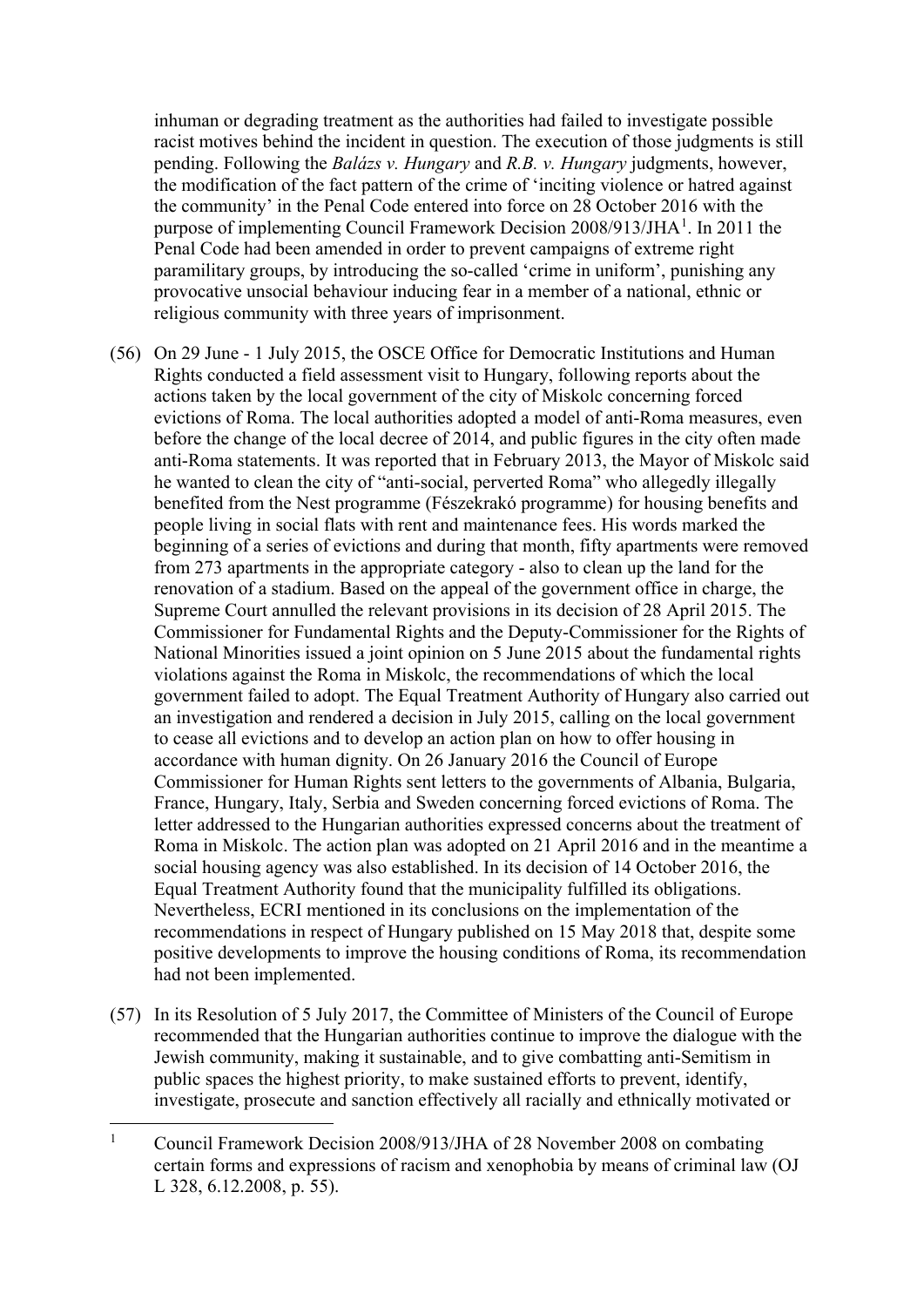anti-Semitic acts, including acts of vandalism and hate speech, and to consider amending the law so as to ensure the widest possible legal protection against racist crime.

- (58) The Hungarian Government ordered that the life annuity of Holocaust survivors was to be raised by 50 % in 2012, established the Hungarian Holocaust – 2014 Memorial Committee in 2013, declared 2014 to be the Holocaust Memorial Year, launched renovation and restoration programmes of several Hungarian synagogues and Jewish cemeteries and is currently preparing for the 2019 European Maccabi Games to be held in Budapest. Hungarian legal provisions identify several offences related to hatred or incitement of hatred, including anti-Semitic or Holocaust-denying or denigrating acts. Hungary was awarded the chairmanship of the International Holocaust Remembrance Alliance (IHRA) in 2015-2016. Nevertheless, in a speech held on 15 March 2018 in Budapest, the Prime Minister of Hungary used polemic attacks including clearly anti-Semitic stereotypes against George Soros that could have been assessed as punishable.
- (59) In its concluding observations of 5 April 2018, the UN Human Rights Committee expressed concerns about reports that the Roma community continues to suffer from widespread discrimination and exclusion, unemployment, housing and educational segregation. It is particularly concerned that, notwithstanding the Public Education Act, segregation in schools, especially church and private schools, remains prevalent and the number of Roma children placed in schools for children with mild disabilities remains disproportionately high. It also mentioned concerns about the prevalence of hate crimes and about hate speech in political discourse, the media and on the internet targeting minorities, in particular Roma, Muslims, migrants and refugees, including in the context of government-sponsored campaigns. The Committee expressed its concern over the prevalence of anti-Semitic stereotypes. The Committee also noted with concern allegations that the number of registered hate crimes is extremely low because the police often fail to investigate and prosecute credible claims of hate crimes and criminal hate speech. Finally, the Committee was concerned about reports of the persistent practice of racial profiling of Roma by the police.
- (60) In a case regarding the village of Gyöngyöspata, where the local police was imposing fines solely on Roma for minor traffic offences, the first instance judgment found that the practice constituted harassment and direct discrimination against the Roma even if the individual measures were lawful. The second instance court and the Supreme Court ruled that the Hungarian Civil Liberties Union (HCLU), which had submitted an *actio popularis* claim, could not substantiate discrimination. The case was brought before the ECtHR.
- (61) In accordance with the Fourth Amendment of the Fundamental Law, the 'freedom of expression may not be exercised with the aim of violating the dignity of the Hungarian nation or of any national, ethnic, racial or religious community'. The Hungarian Penal Code punishes inciting violence or hatred against a member of a community. The Government has established a Working Group Against Hate Crime providing training for police officers and helping victims to cooperate with the police and report incidents.

#### *Fundamental rights of migrants, asylum seekers and refugees*

(62) On 3 July 2015, the UN High Commissioner for Refugees expressed concerns about the fast-track procedure for amending asylum law. On 17 September 2015, the UN High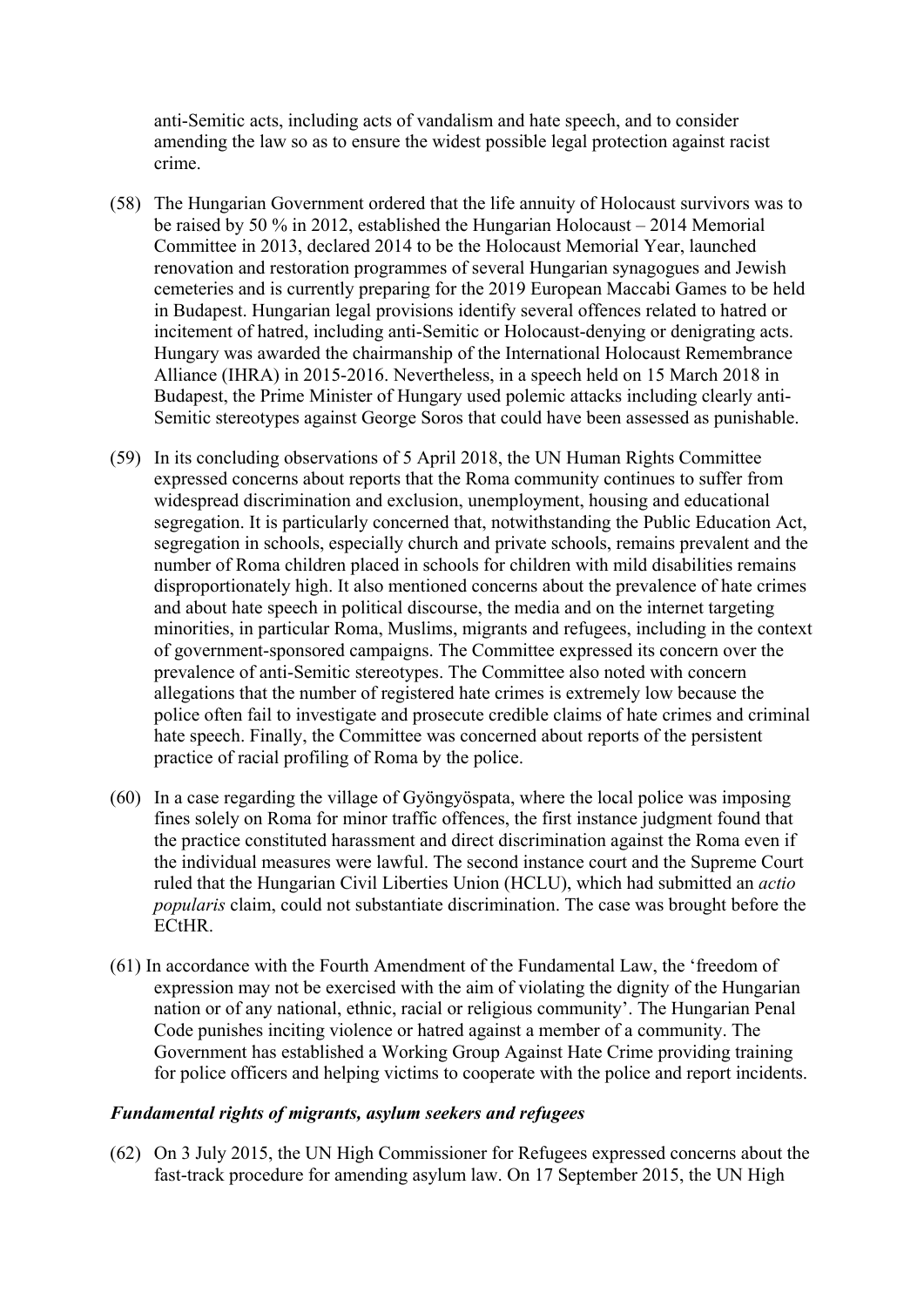Commissioner for Human Rights expressed his opinion that Hungary violated international law by its treatment of refugees and migrants. On 27 November 2015, the Council of Europe Commissioner for Human Rights made a statement that Hungary's response to the refugee challenge falls short on human rights. On 21 December 2015, the UN High Commissioner for Refugees, the Council of Europe and the OSCE Office for Democratic Institutions and Human Rights urged Hungary to refrain from policies and practices that promote intolerance and fear and fuel xenophobia against refugees and migrants. On 6 June 2016, the UN High Commissioner for Refugees expressed concerns about the increasing number of allegations of abuse in Hungary against asylum-seekers and migrants by border authorities, and the broader restrictive border and legislative measures, including access to asylum procedures. On 10 April 2017, the Office of the UN High Commissioner for Refugees called for an immediate suspension of Dublin transfers to Hungary. In 2017, out of 3 397 applications for international protection filed in Hungary, 2 880 applications were rejected, which amounted to a rejection rate of 69,1 %. In 2015, out of 480 judicial appeals relating to applications for international protection, there were 40 positive decisions, i.e. 9 %. In 2016, there were 775 appeals, 5 of which resulted in positive decisions, i.e. 1 %, while there were no appeals in 2017.

- (63) The Fundamental Rights Officer of the European Border and Coast Guard Agency visited Hungary in October 2016 and March 2017, owing to the Officer's concern that the Agency might be operating under conditions which do not commit to the respect, protection and fulfilment of the rights of persons crossing the Hungarian-Serbian border, that may put the Agency in situations that *de facto* violate the Charter of Fundamental Rights of the European Union. The Fundamental Rights Officer concluded in March 2017 that the risk of shared responsibility of the Agency in the violation of fundamental rights in accordance with Article 34 of the European Border and Coast Guard Regulation remains very high.
- (64) On 3 July 2014, the UN Working Group on Arbitrary Detention indicated that the situation of asylum seekers and migrants in irregular situations needs robust improvements and attention to ensure against arbitrary deprivation of liberty. Similar concerns about detention, in particular of unaccompanied minors, have been shared by the Council of Europe's Commissioner for Human Rights in the report following his visit to Hungary, which was published on 16 December 2014. On 21-27 October 2015 the European Committee for the Prevention of Torture and Inhuman or Degrading Treatment or Punishment (CPT) visited Hungary and indicated in its report a considerable number of foreign nationals' (including unaccompanied minors) claims that they had been subjected to physical ill-treatment by police officers and armed guards working in immigration or asylum detention facilities. On 7 March 2017, the UN High Commissioner for Refugees expressed his concerns about a new law voted in the Hungarian Parliament envisaging the mandatory detention of all asylum seekers, including children, for the entire length of the asylum procedure. On 8 March 2017, the Council of Europe Commissioner for Human Rights issued a statement similarly expressing his concern about that law. On 31 March 2017, the UN Subcommittee on the Prevention of Torture urged Hungary to address immediately the excessive use of detention and explore alternatives.
- (65) In its judgment of 5 July 2016, *O.M. v. Hungary*, the ECtHR held that there had been a violation of the right to liberty and security in the form of detention that verged on arbitrariness. In particular, the authorities failed to exercise care when they ordered the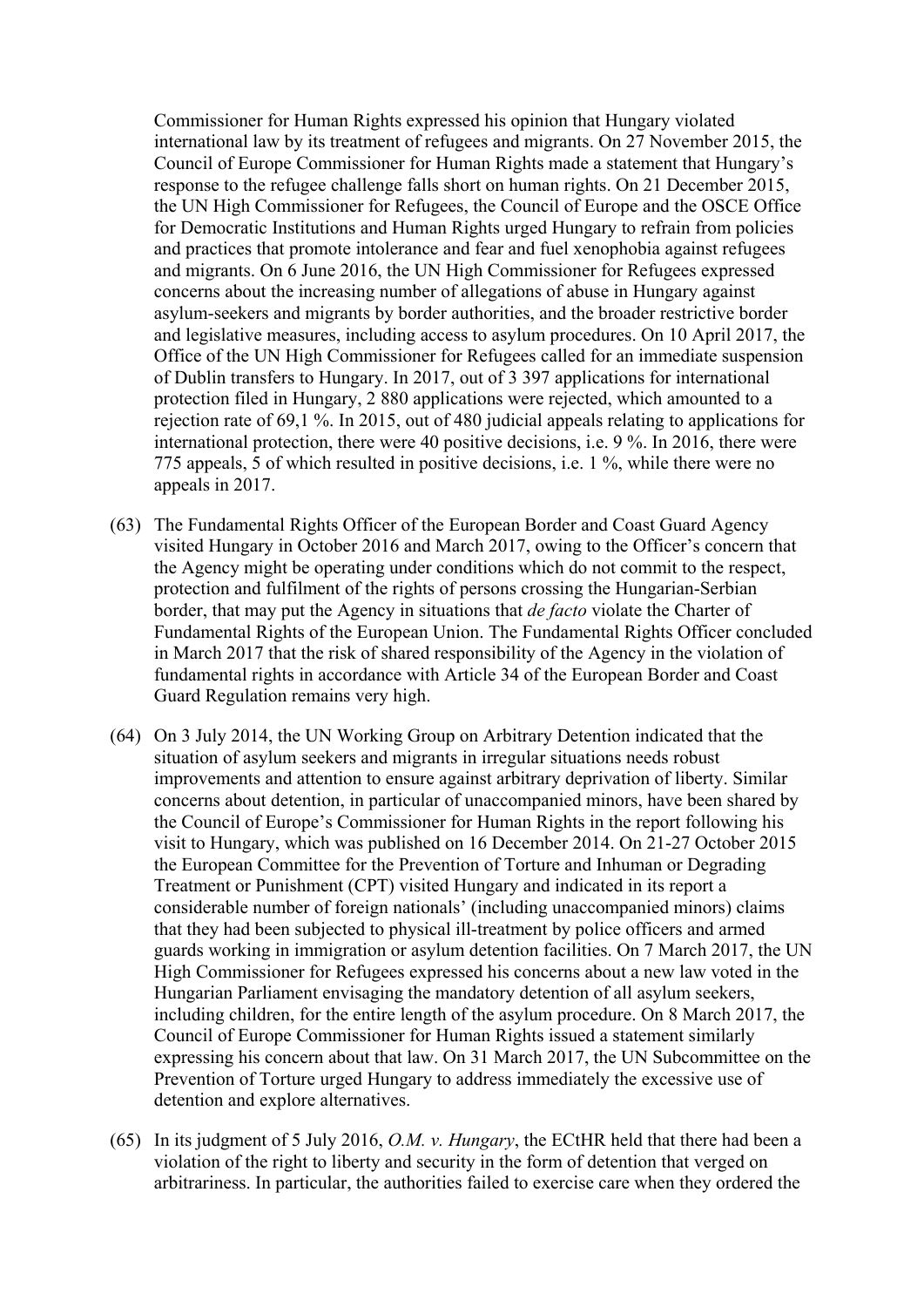applicant's detention without considering the extent to which vulnerable individuals – for instance, LGBT people like the applicant – were safe or unsafe in custody among other detained persons, many of whom had come from countries with widespread cultural or religious prejudice against such persons. The execution of that judgment is still pending.

(66) On 12-16 June 2017, the Special Representative of the Secretary General of the Council of Europe on migration and refugees visited Serbia and two transit zones in Hungary. In his report, the Special Representative stated that violent pushbacks of migrants and refugees from Hungary to Serbia raise concerns under Articles 2 (the right to life) and 3 (prohibition of torture) of the European Convention on Human Rights (ECHR). The Special Representative also noted that the restrictive practices of admission of asylum seekers into the transit zones of Röszke and Tompa often make asylum-seekers look for illegal ways of crossing the border, having to resort to smugglers and traffickers with all the risks that this entails. He indicated that the asylum procedures, which are conducted in the transit zones, lack adequate safeguards to protect asylum seekers against refoulement to countries where they run the risk of being subjected to treatment contrary to Articles 2 and 3 of the ECHR. The Special Representative concluded that it is necessary that the Hungarian legislation and practices are brought in line with the requirements of the ECHR. The Special Representative made several recommendations, including a call on the Hungarian authorities to take the necessary measures, including by reviewing the relevant legislative framework and changing relevant practices, to ensure that all foreign nationals arriving at the border or who are on Hungarian territory are not deterred from making an application for international protection. On 5-7 July 2017 a delegation of the Council of Europe Lanzarote Committee (Committee of the Parties to the Council of Europe Convention on the protection of children against sexual exploitation and sexual abuse) also visited two transit zones and made a number of recommendations, including a call to treat all persons under the age of 18 years of age as children without discrimination on the ground of their age, to ensure that all children under Hungarian jurisdiction are protected against sexual exploitation and abuse, and to systematically place them in mainstream child protection institutions in order to prevent possible sexual exploitation or sexual abuse against them by adults and adolescents in the transit zones. On 18-20 December 2017, a delegation of the Council of Europe Group of Experts on Action against Trafficking in Human Beings (GRETA) visited Hungary, including two transit zones, and concluded that a transit zone, which is effectively a place of deprivation of liberty, cannot be considered as appropriate and safe accommodation for victims of trafficking. It called on the Hungarian authorities to adopt a legal framework for the identification of victims of human trafficking among third-country nationals who were not legally resident and to step up its procedures for identifying victims of such trafficking among asylum seekers and irregular migrants. As of 1 January 2018, additional regulations were introduced favouring minors in general and unaccompanied minors in specific; among others a specific curriculum was developed for minor asylum seekers. ECRI mentioned in its conclusions on the implementation of the recommendations in respect of Hungary, published on 15 May 2018, that while acknowledging that Hungary has faced enormous challenges following the massive arrivals of migrants and refugees, it is appalled at the measures taken in response and the serious deterioration in the situation since its fifth report. The authorities should, as a matter of urgency, end detention in transit zones, particularly for families with children and all unaccompanied minors.

(67) In mid-August 2018, the immigration authorities stopped giving food to adult asylum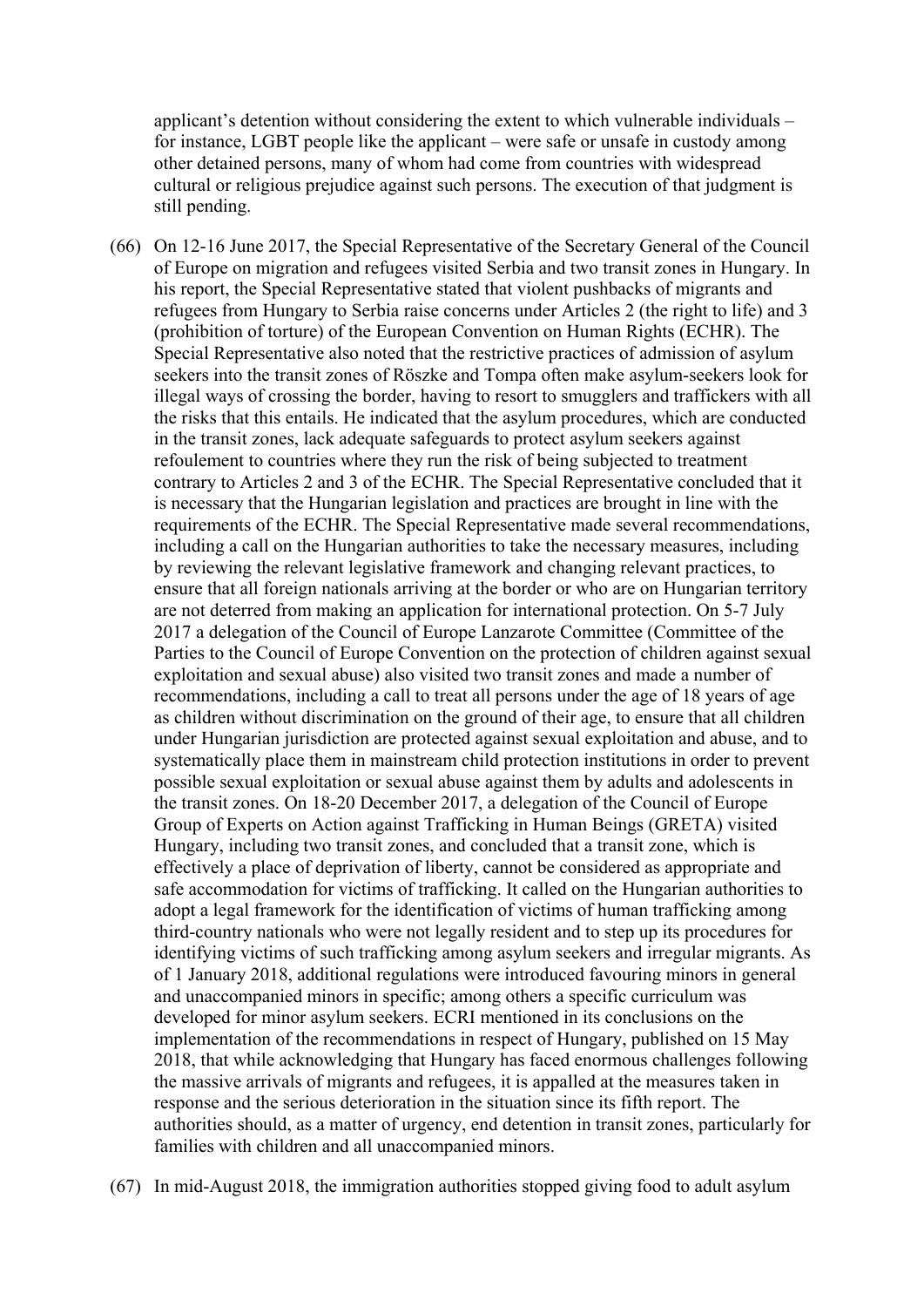seekers who were challenging inadmissibility decisions in court. Several asylum seekers had to seek interim measures from the ECtHR to start receiving meals. The ECtHR granted interim measures in two cases on 10 August 2018 and in a third case on 16 August 2018 and ordered the provision of food to the applicants. The Hungarian authorities have complied with the rulings.

- (68) In its judgment of 14 March 2017, *Ilias and Ahmed v. Hungary*, the ECtHR found that there had been a violation of the applicants' right to liberty and security. The ECtHR also found that there had been a violation of the prohibition of inhuman or degrading treatment in respect of the applicants' expulsion to Serbia, as well as a violation of the right to an effective remedy in respect of the conditions of detention at the Röszke transit zone. The case is currently pending before the Grand Chamber of the ECtHR.
- (69) On 14 March 2018, Ahmed H., a Syrian resident in Cyprus who had tried to help his family flee Syria and cross the Serbian-Hungarian border in September 2015, was sentenced by a Hungarian court to 7 years' imprisonment and 10 years expulsion from the country on the basis of charges of 'terrorist acts', raising the issue of proper application of the laws against terrorism in Hungary, as well as the right to a fair trial.
- (70) In its judgment of 6 September 2017 in Case C-643/15 and C-647/15, the Court of Justice of the European Union dismissed in their entirety the actions brought by Slovakia and Hungary against the provisional mechanism for the mandatory relocation of asylum seekers in accordance with Council Decision (EU) 2015/1601. However, since that judgment, Hungary has not complied with the Decision. On 7 December 2017, the Commission decided to refer the Czech Republic, Hungary and Poland to the Court of Justice of the European Union for non-compliance with their legal obligations on relocation.
- (71) On 7 December 2017, the Commission decided to move forward on the infringement procedure against Hungary concerning its asylum legislation by sending a reasoned opinion. The Commission considers that the Hungarian legislation does not comply with Union law, in particular Directives  $2013/32/EU<sup>1</sup>$  $2013/32/EU<sup>1</sup>$  $2013/32/EU<sup>1</sup>$  $2013/32/EU<sup>1</sup>$  $2013/32/EU<sup>1</sup>$ ,  $2008/115/EC<sup>2</sup>$  and  $2013/33/EU<sup>3</sup>$  $2013/33/EU<sup>3</sup>$  $2013/33/EU<sup>3</sup>$ of the European Parliament and of the Council and several provisions of the Charter. On 19 July 2018, the Commission decided to refer Hungary to the Court of Justice for noncompliance of its asylum and return legislation with Union law.
- (72) In its concluding observations of 5 April 2018, the UN Human Rights Committee expressed concerns that the Hungarian law adopted in March 2017, which allows for the automatic removal to transit zones of all asylum applicants for the duration of their asylum procedure, with the exception of unaccompanied children identified as being below the age of 14, does not meet the legal standards as a result of the lengthy and

<span id="page-23-0"></span><sup>&</sup>lt;sup>1</sup> Directive 2013/32/EU of the European Parliament and of the Council of 26 June 2013 on common procedures for granting and withdrawing international protection (OJ L 180, 29.6.2013, p. 60).

<span id="page-23-1"></span><sup>&</sup>lt;sup>2</sup> Directive 2008/115/EC of the European Parliament and of the Council of 16 December 2008 on common standards and procedures in Member States for returning illegally staying third-country nationals (OJ L 348, 24.12.2008, p. 98).

<span id="page-23-2"></span><sup>&</sup>lt;sup>3</sup> Directive 2013/33/EU of the European Parliament and of the Council of 26 June 2013 laying down standards for the reception of applicants for international protection (OJ L 180, 29.6.2013, p. 96).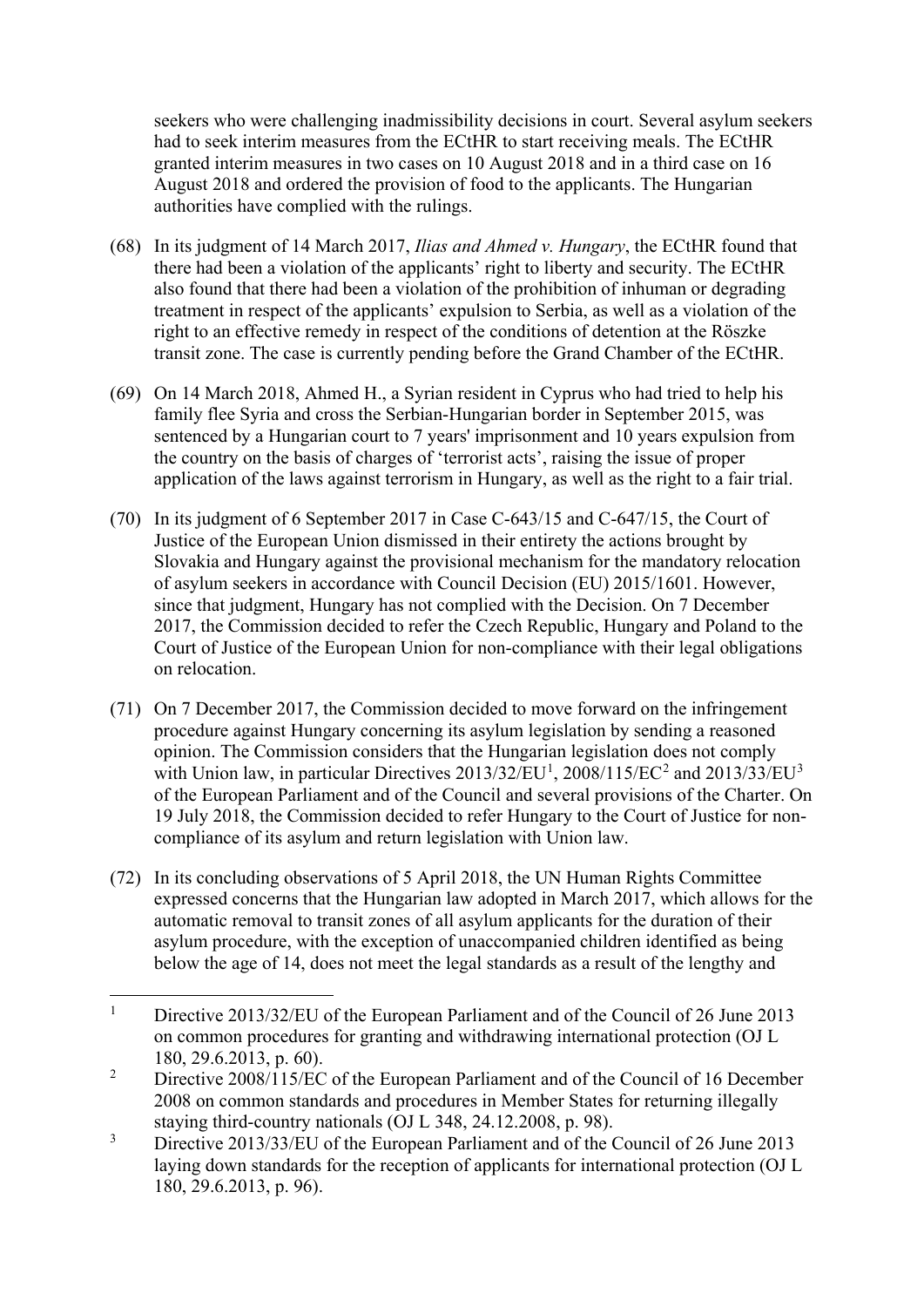indefinite period of confinement allowed, the absence of any legal requirement to promptly examine the specific conditions of each affected individual, and the lack of procedural safeguards to meaningfully challenge removal to the transit zones. The Committee was particularly concerned about reports of the extensive use of automatic immigration detention in holding facilities inside Hungary and was concerned that restrictions on personal liberty have been used as a general deterrent against unlawful entry rather than in response to an individualised determination of risk. In addition, the Committee was concerned about allegations of poor conditions in some holding facilities. It noted with concern the push-back law, which was first introduced in June 2016, enabling summary expulsion by the police of anyone who crosses the border irregularly and was detained on Hungarian territory within 8 kilometres of the border, which was subsequently extended to the entire territory of Hungary, and decree 191/2015 designating Serbia as a "safe third country" allowing for push-backs at Hungary's border with Serbia. The Committee noted with concern reports that pushbacks have been applied indiscriminately and that individuals subjected to this measure have very limited opportunity to submit an asylum application or right to appeal. It also noted with concern reports of collective and violent expulsions, including allegations of heavy beatings, attacks by police dogs and shootings with rubber bullets, resulting in severe injuries and, at least in one case, in the loss of life of an asylum seeker. It was also concerned about reports that the age assessment of child asylum seekers and unaccompanied minors conducted in the transit zones is inadequate, relies heavily on visual examination by an expert and is inaccurate, and about reports alleging the lack of adequate access by such asylum seekers to education, social and psychological services and legal aid. According to the new proposal for a regulation of the European Parliament and of the Council establishing a common procedure for international protection in the Union and repealing Directive 2013/32/EU the medical age assessment will be a measure of a last resort.

#### *Economic and social rights*

- (73) On 15 February 2012 and 11 December 2012, the UN Special Rapporteur on extreme poverty and human rights and the UN Special Rapporteur on the right to adequate housing called on Hungary to reconsider legislation allowing local authorities to punish homelessness and to uphold the Constitutional Court's decision decriminalising homelessness. In his report following his visit to Hungary, which was published on 16 December 2014, the Council of Europe's Commissioner for Human Rights indicated his concern at measures taken to prohibit rough sleeping and the construction of huts and shacks, which have widely been described as criminalising homelessness in practice. The Commissioner urged the Hungarian authorities to investigate reported cases of forced evictions without alternative solutions and of children being taken away from their families on the grounds of poor socio-economic conditions. In its concluding observations of 5 April 2018, the UN Human Rights Committee expressed concerns about state and local legislation, based on the Fourth Amendment to the Fundamental Law, which designates many public areas as out-of-bounds for "sleeping rough" and effectively punishes homelessness. On 20 June 2018, the Hungarian Parliament adopted the Seventh amendment to the Fundamental law which forbids habitual residence in a public space. The same day, the UN Special Rapporteur on the right to adequate housing called Hungary's move to make homelessness a crime cruel and incompatible with international human rights law.
- (74) The 2017 Conclusions of the European Committee of Social Rights stated that Hungary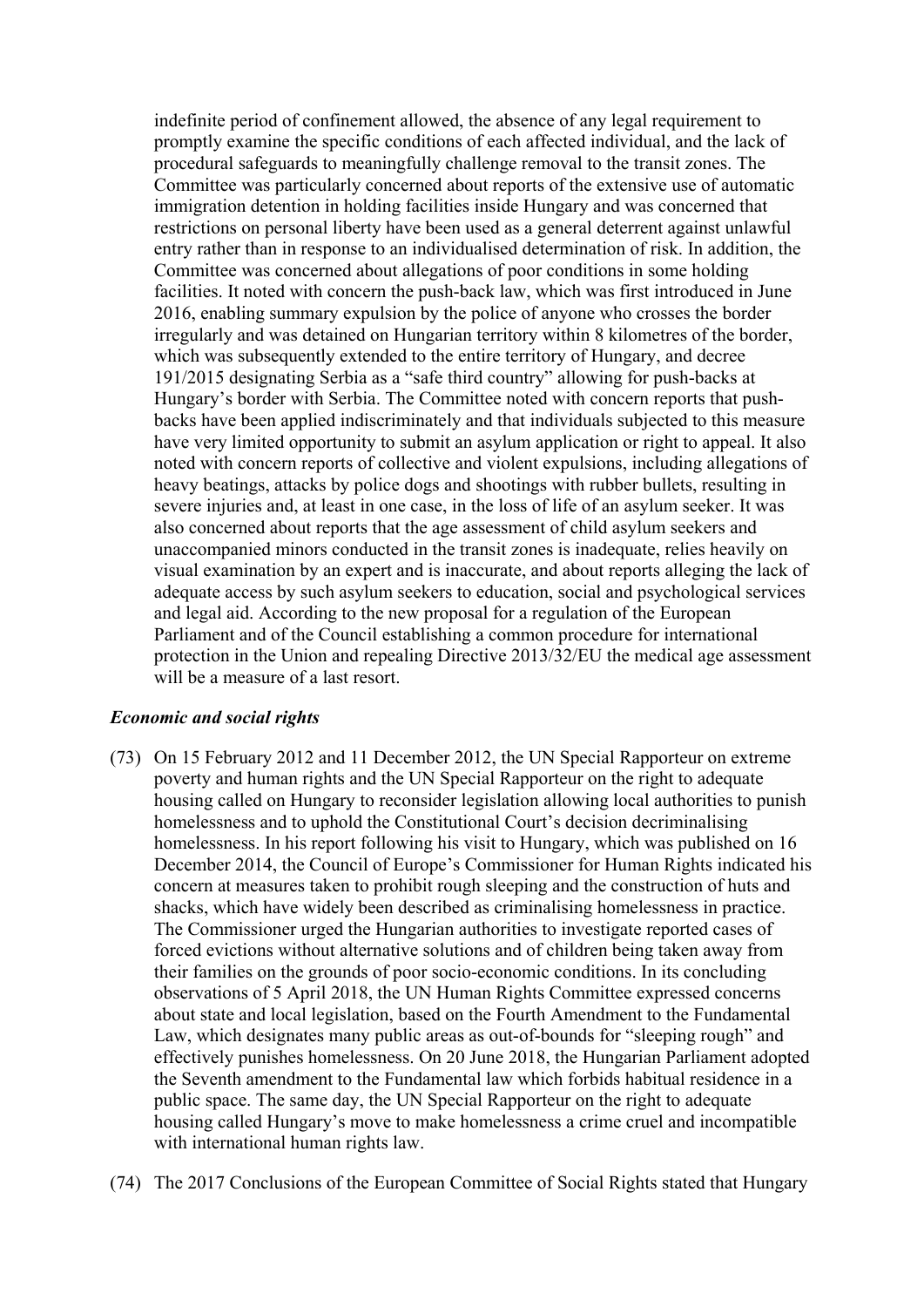is not in compliance with the European Social Charter on the grounds that selfemployed and domestic workers, as well as other categories of workers, are not protected by occupational health and safety regulations, that measures taken to reduce the maternal mortality have been insufficient, that the minimum amount of old-age pensions is inadequate, that the minimum amount of jobseeker's aid is inadequate, that the maximum duration of payment of jobseeker's allowance is too short and that the minimum amount of rehabilitation and invalidity benefits, in certain cases, is inadequate. The Committee also concluded that Hungary is not in conformity with the European Social Charter on the grounds that the level of social assistance paid to a single person without resources, including elderly persons, is not adequate, equal access to social services is not guaranteed for lawfully resident nationals of all States Parties and it has not been established that there is an adequate supply of housing for vulnerable families. With regard to trade union rights, the Committee has stated that the right of workers to paid leave is not sufficiently secured, that no promotion measures have been taken to encourage the conclusion of collective agreements, while the protection of workers by such agreements is clearly weak in Hungary and in the civil service the right to call a strike is reserved to those unions which are parties to the agreement concluded with the government; the criteria used to determine public servants who are denied the right to strike go beyond the scope of the Charter; public service unions can only call a strike with the approval of the majority of the staff concerned.

- (75) Since December 2010, strikes in Hungary were made illegal in principle when the government of Victor Orban passed an amendment to the so-called Act on strikes. The changes mean that strikes will, in principle, be allowed in companies associated with governmental administration through public service contracts. The amendment does not apply to professional groups that simply do not have such a right, such as train drivers, police officers, medical personnel and air traffic controllers. The problem lies somewhere else, mainly in the percentage of employees who must take part in the strike referendum, to make it important -up to 70 %. Then the decision on the legality of strikes will be taken by a labour court that is completely subordinate to the state. In 2011, nine applications for strike permits were submitted. In seven cases they were rejected without giving a reason; two of them were processed, but it proved impossible to issue a decision.
- (76) The UN Committee on the Rights of Children's report on 'Concluding observations on the combined third, fourth and fifth periodic reports of Hungary', published in 14 October 2014, voiced concerns over an increasing number of cases where children are being taken away from their family based on poor socio economic condition. Parents may lose their child due to unemployment, lack of social housing and lack of space in temporary housing institutions. Based on a study by the European Roma Right Centre, this practice disproportionately affects Roma families and children.
- (77) In its Recommendation of 23 May 2018 for a Council Recommendation on the 2018 National Reform Programme of Hungary and delivering a Council opinion on the 2018 Convergence Programme of Hungary, the Commission indicated that the proportion of people at risk of poverty and social exclusion has decreased to 26,3 % in 2016 but remains above the Union average; children in general are more exposed to poverty than other age groups. The level of minimum income benefits is below 50 % of the poverty threshold for a single household, making it among the lowest in the Union. The adequacy of unemployment benefits is very low: the maximum duration of 3 months ranks as the shortest in the Union and represents only around a quarter of the average